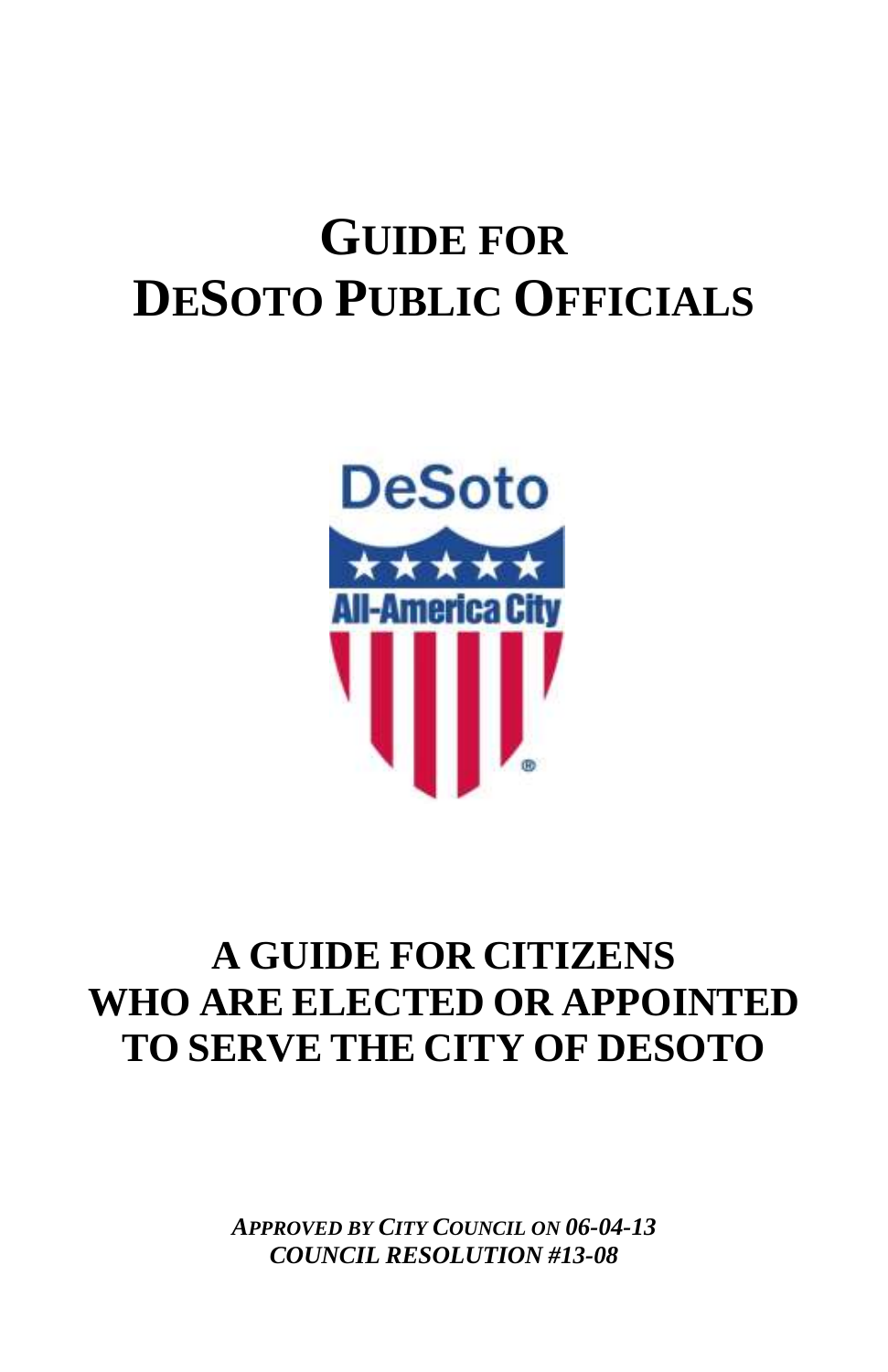# **TABLE OF CONTENTS**

|                                                         | Page |
|---------------------------------------------------------|------|
|                                                         |      |
|                                                         |      |
|                                                         |      |
|                                                         |      |
|                                                         |      |
| ETHICS AND DECISION MAKING FOR DESOTO PUBLIC OFFICIALS6 |      |
|                                                         |      |
|                                                         |      |
|                                                         |      |
|                                                         |      |
|                                                         |      |
|                                                         |      |
|                                                         |      |
|                                                         |      |
|                                                         |      |
| ADDITIONAL STATUTORY REQUIREMENTS FOR MUNICIPAL         |      |
| AUTHORITY RESPONSIBLE FOR APPROVING PLATS24             |      |
|                                                         |      |
|                                                         |      |
|                                                         |      |
|                                                         |      |
|                                                         |      |
|                                                         |      |
|                                                         |      |
|                                                         |      |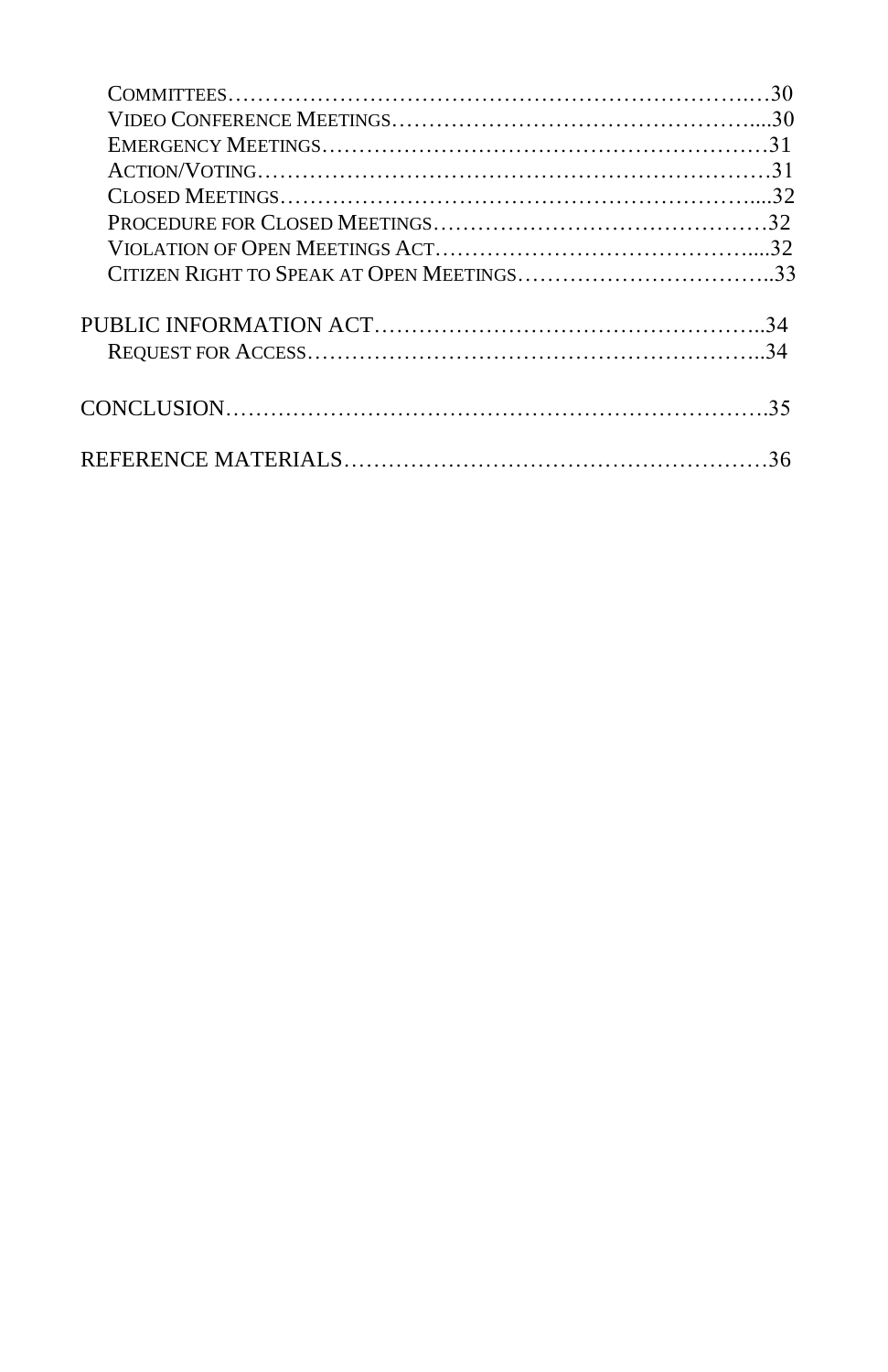## **GUIDE FOR DESOTO PUBLIC OFFICIALS**

*The following is intended to be a guide to citizens who are elected to City Council or appointed to any board, commission, corporation or committee of the City of DeSoto sometimes collectively referred to in this Guide as "boards and commissions." Members of the City Council<sup>1</sup> and City boards and commissions are sometimes referred to in this Guide as "public officials" or "officers."<sup>2</sup> If you have any questions or concerns regarding these matters, please contact the City Secretary's Office or City Attorney for further assistance.*

## **SERVING ON A BOARD OR COMMISSION**

The City of DeSoto boards and commissions consist of concerned citizens who volunteer their time and knowledge to make a difference in their community. Some of these groups serve as advisory boards, examining issues in depth, such as park development or planning and zoning, and making recommendations to the City Council. Other groups hear requests from citizens on variances to City ordinances and make decisions as to whether the variances should be allowed.

The work of these citizens assists the City Council and directly contributes to the quality of life in DeSoto. Each board or

<sup>1</sup> *City Council* and/or *Council* shall mean the legislative and governing body of the City of DeSoto, consisting of the Mayor and City Councilmembers.

<sup>2</sup> *Officer* or *official* is also defined as the Mayor, any member of City Council, any appointed or confirmed member of any City board or commission, corporation, or committee established by ordinance, Charter, State Law or otherwise, on a temporary or permanent basis, operating either under the direct or indirect authority or subject to either the direct or indirect control of the City Council. Such term(s) shall include the City Manager, City Secretary, Municipal Judge, and Health Officer.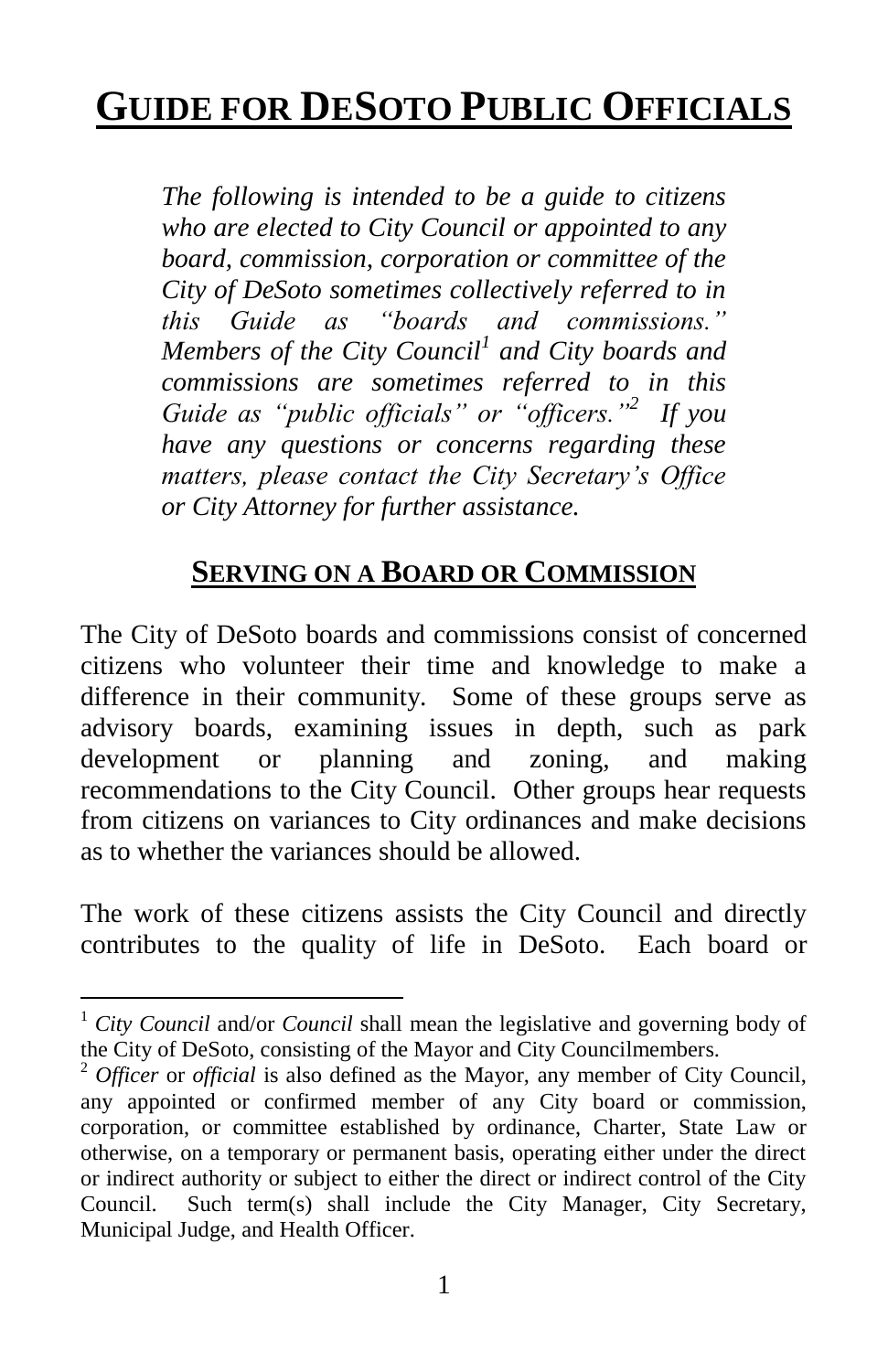commission member is selected by the City Council after applications are reviewed.

Service on a board or commission is voluntary. DeSoto board and commission members are not paid or compensated.

## **DeSoto Boards and Commissions**

Planning and Zoning Commission: This Commission makes recommendations regarding land use, public improvements, planning and zoning, the thoroughfare plan, the Comprehensive Plan, subdivision plats, site plans and zoning changes.

Zoning Board of Adjustment: This Board is a quasi-judicial body that hears citizen requests for variances to the Comprehensive Zoning Ordinance. For example, the Board may hear a request from a property owner to reduce the minimum size of the side yard under the Comprehensive Zoning Ordinance to allow a building to be located in the area normally required for the side yard.

Civil Service Commission: This Commission provides oversight to the municipal Civil Service system for the Police and Fire Departments, and when necessary hears appeals of police officer and firefighter disciplinary actions. For example, the Civil Service Commission may hold a hearing for an appeal when the Chief of Police terminates the employment of a police officer for a violation of Police Department rules and regulations.

Buildings and Standards Commission: This Commission hears requests for variances to the International Codes<sup>3</sup> and other trade codes adopted by the City. When necessary, the Commission hears requests by City Code Enforcement officials relating to repair, removal and demolition of substandard buildings and structures. For example, the Commission will make

<sup>&</sup>lt;sup>3</sup> The International Codes (or I Codes) include the Residential Code, Building Code, Fire Code, Plumbing Code, Mechanical Code, Fuel/Gas Code, Energy Code, and any other related International or National code.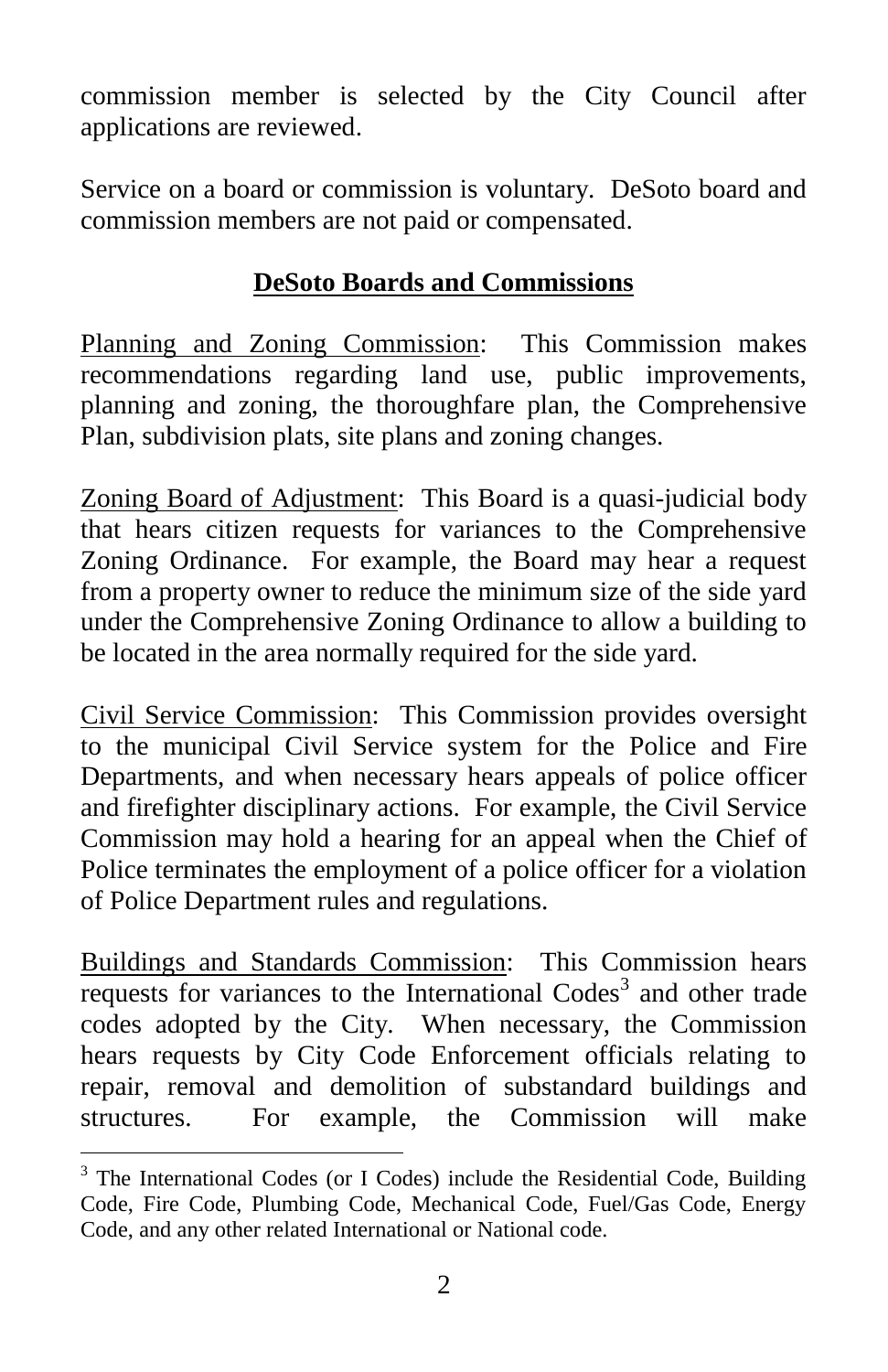recommendations to the City Council as to amendments or changes to be made to the City Building Code, or may be requested to order a property owner to demolish or repair a substandard building.

Arts Commission: This Commission acts as advisory board to the City Council recommending funding from local Hotel/Motel Occupancy Taxes to support and promote the cultural arts.

Library Board: This Board acts as advisory board to the City Council and makes recommendations concerning Library policies and regulations, provides a conduit for citizen input on Library related matters and may serve as a lay representative to library system cooperatives and committees in the North Texas area..

Tri-City Regional Animal Shelter Advisory Board: This Board consists of citizens appointed by the Cities of DeSoto, Duncanville and Cedar Hill and acts as advisory board to the City Councils for the Cities of DeSoto, Duncanville, and Cedar Hill and makes recommendations concerning policies governing the regional animal shelter operated by the three cities. The Board assists City staff in complying with applicable State Law and considers animal shelter policies.

DeSoto Economic Development Corporation Board: Though established by the City, this is a separate non-profit corporation whose Board of Directors is appointed by the City Council. This Board is responsible for promoting economic development through grants and incentives, which are funded from local sales tax proceeds, to encourage business expansion and relocation to the City.

Park Development Corporation Board: Established by the City, this is a separate non-profit corporation whose Board of Directors is appointed by the City Council. This Board serves as an advisory body to the City Council for parks and recreation matters, and is responsible for the acquisition and promotion of park and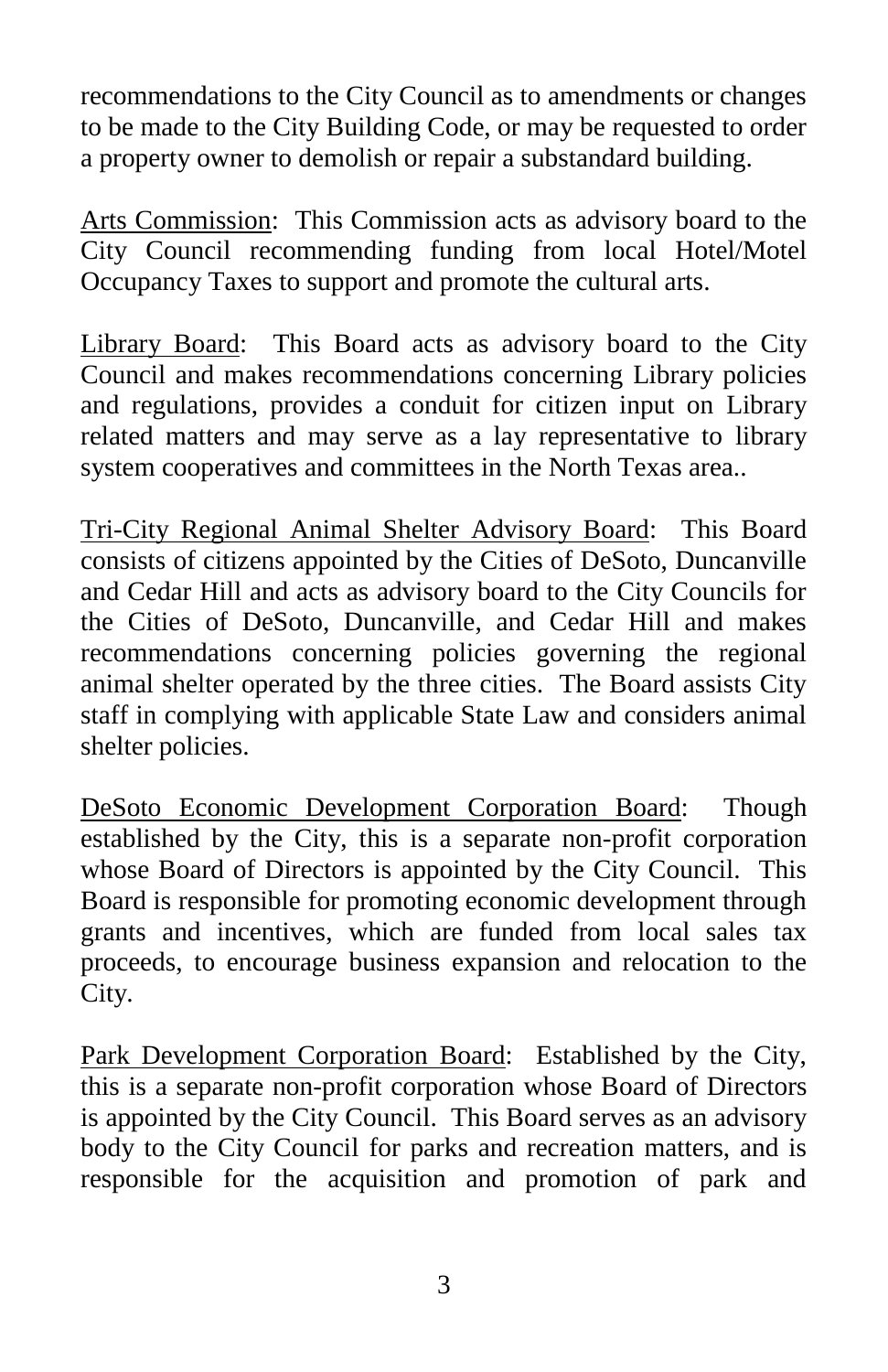recreation facilities through the use of local sales tax proceeds in the City.

DeSoto, Texas Historical Foundation Board: Established by the City, this is a non-profit corporation whose Board of Directors is appointed by the City Council and also includes two ex-officio members from the community. The Board serves as an advisory body to the City Council for historical restoration, historical document archiving and education.

DeSoto Housing Finance Corporation Board: Established by the City, this is a separate non-profit corporation whose Board of Directors is appointed by the City Council. This Board is responsible for providing the means to finance the cost of residential ownership and development that will provide decent, safe and sanitary housing at affordable prices.

Keep DeSoto Beautiful Corporation Board: This is a separate nonprofit corporation established by the City. Its Board of Directors is appointed by the City Council. This Board is responsible for promoting and conducting various beautification activities for the City.

DeSoto Health Facilities Corporation Board: This is a separate non-profit corporation established by the City. Its Board of Directors is appointed by the City Council. This Board is responsible for financing, promoting and establishing affordable healthcare facilities in the City.

#### TERM LIMITS

In order to provide diversity and to encourage participation by all DeSoto citizens, individuals may not serve for more than six (6) consecutive years, served as full terms, not including appointments to unexpired terms, on the same board or commission, with the exception of the Civil Service Commission. (The term of office for Civil Service Commissioners is articulated in the Texas Local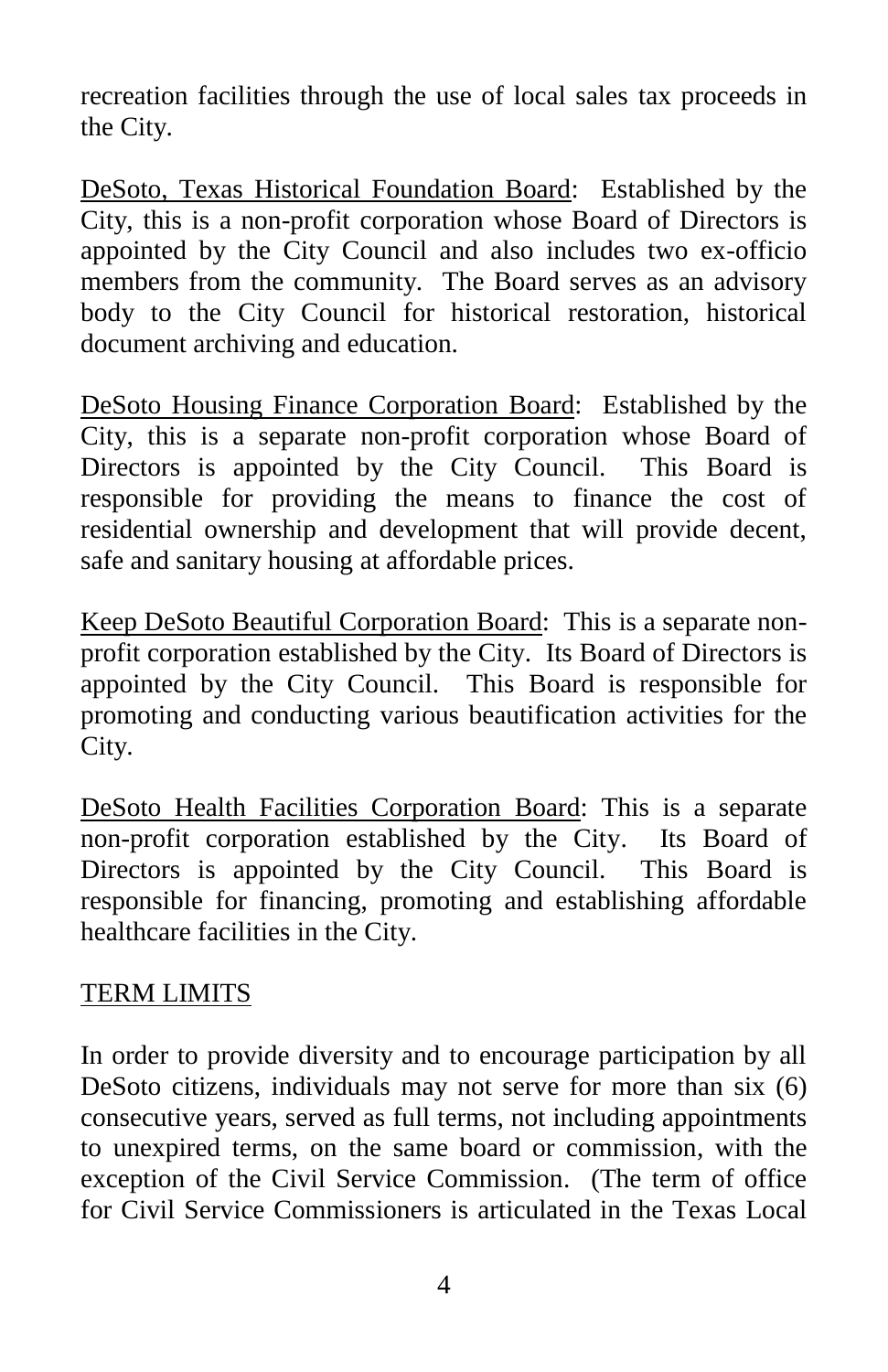Government Code).<sup>4</sup> This requirement does not prevent a person appointed to a board, commission, or corporation from being appointed to a different board, commission, or corporation, after the term of office on the previous board/commission is complete. In addition, a person may be appointed to the same board, commission, or corporation after one (1) year has elapsed from the expiration of such person's previous term of office on such board, commission or corporation.

Example: If a board member is appointed for one year to fill an unexpired term two year term, that member is eligible to be appointed for three additional two-year terms. Thus the member would serve a total of seven years.

### ATTENDANCE

Any member of a board or commission should be able to attend all required meetings. Any person absent from three (3) or more consecutive regular meetings of such board, commission or corporation without approval of the City Council may be removed from such board or commission by the City Council after a notice and a public hearing. Also, any member of a board or commission who is absent from thirty percent (30%) or more of the regularly scheduled meetings within each of any two (2) consecutive six (6) month periods may be removed from such board or commission by the City Council after a notice and a public hearing.

#### TERM OF OFFICE

Except for the Keep DeSoto Beautiful Corporation and the DeSoto Economic Development Corporation, and as otherwise provided by State Law, City Charter or City ordinance, the term of office of a member of any board or commission expires on September  $30<sup>th</sup>$  of the year in which such person's term of office expires. The term of

 $\overline{a}$ <sup>4</sup> Texas Local Government Code, Section 143.006 "Implementation: Commission"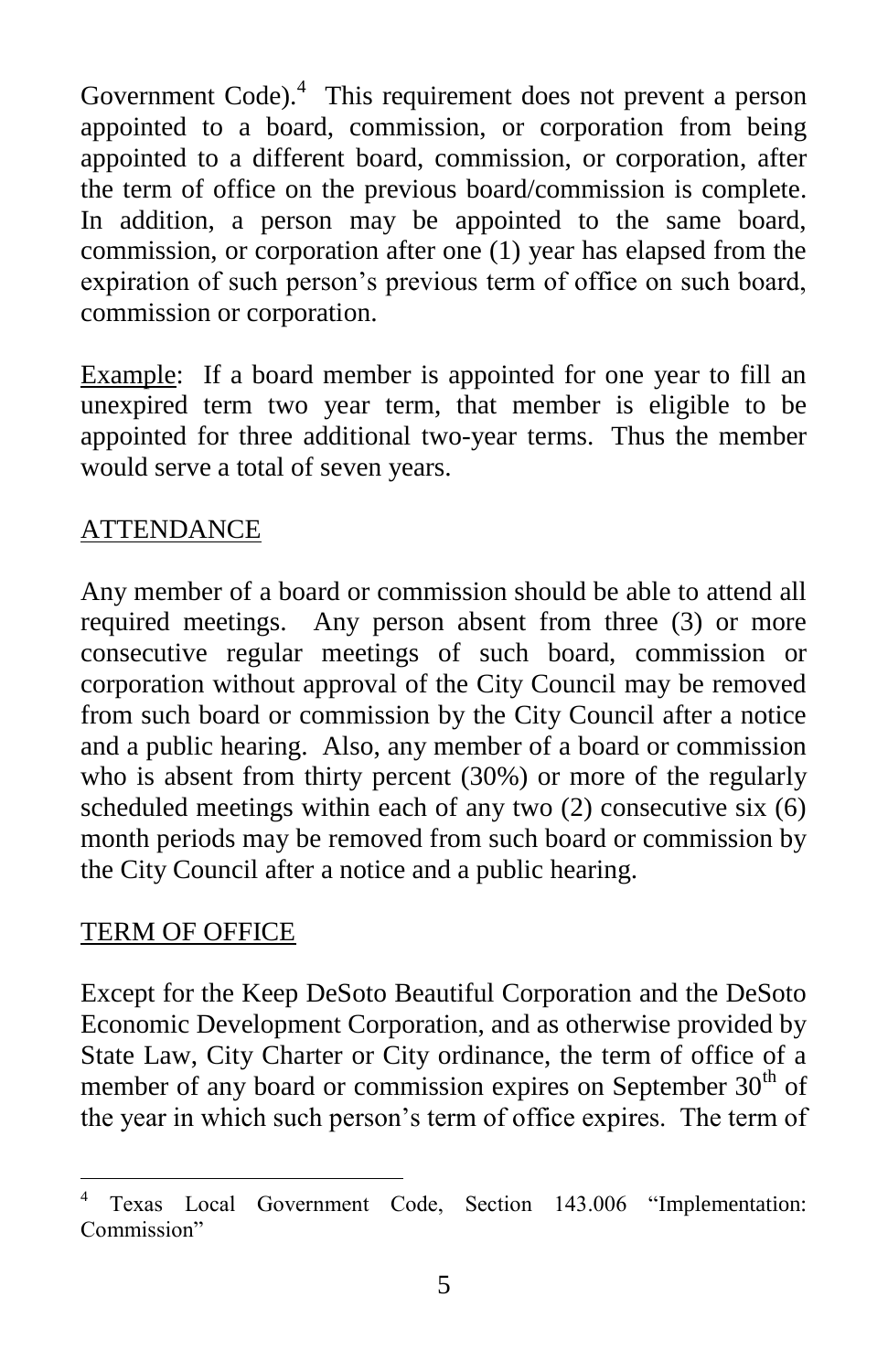office for a member of the Board of Directors for the Keep DeSoto Beautiful Corporation expires March  $31<sup>st</sup>$  of the year in which such person's term of office expires. The term of office for a member of the DeSoto Economic Development Corporation Board expires December  $31<sup>st</sup>$  of the year in which such person's term of office expires. A person will continue to serve on the board or commission until a successor is appointed. Any vacancy on a board or commission is filled by an appointment for the remainder of the unexpired term.

### APPLICATIONS/INTERVIEWS

Citizens interested in serving on any board or commission may make application to the City Council, on a form provided by the City. The City Council reviews the applications and then may conduct interviews of available applicants for board and commission vacancies.

The City Council reserves the right to conduct background investigations on all applicants.<sup>5</sup>

## **ETHICS AND DECISION MAKING FOR DESOTO PUBLIC OFFICIALS**

Ethical considerations in the decision-making process of DeSoto public officials are at the forefront of public scrutiny. Even the mere appearance of impropriety impacts the effectiveness of DeSoto public officials. Public confidence and respect can best be promoted if DeSoto public officials, whether paid or unpaid, whether elected or appointed, uniformly treat all citizens with courtesy, impartiality, fairness and equality under the law and avoid both actual and potential conflicts between their private selfinterest and the public trust.

 $\overline{a}$ <sup>5</sup> Code of Conduct Ordinance, Section 1.1415 "Criminal History Checks on Board or Commission Applicants"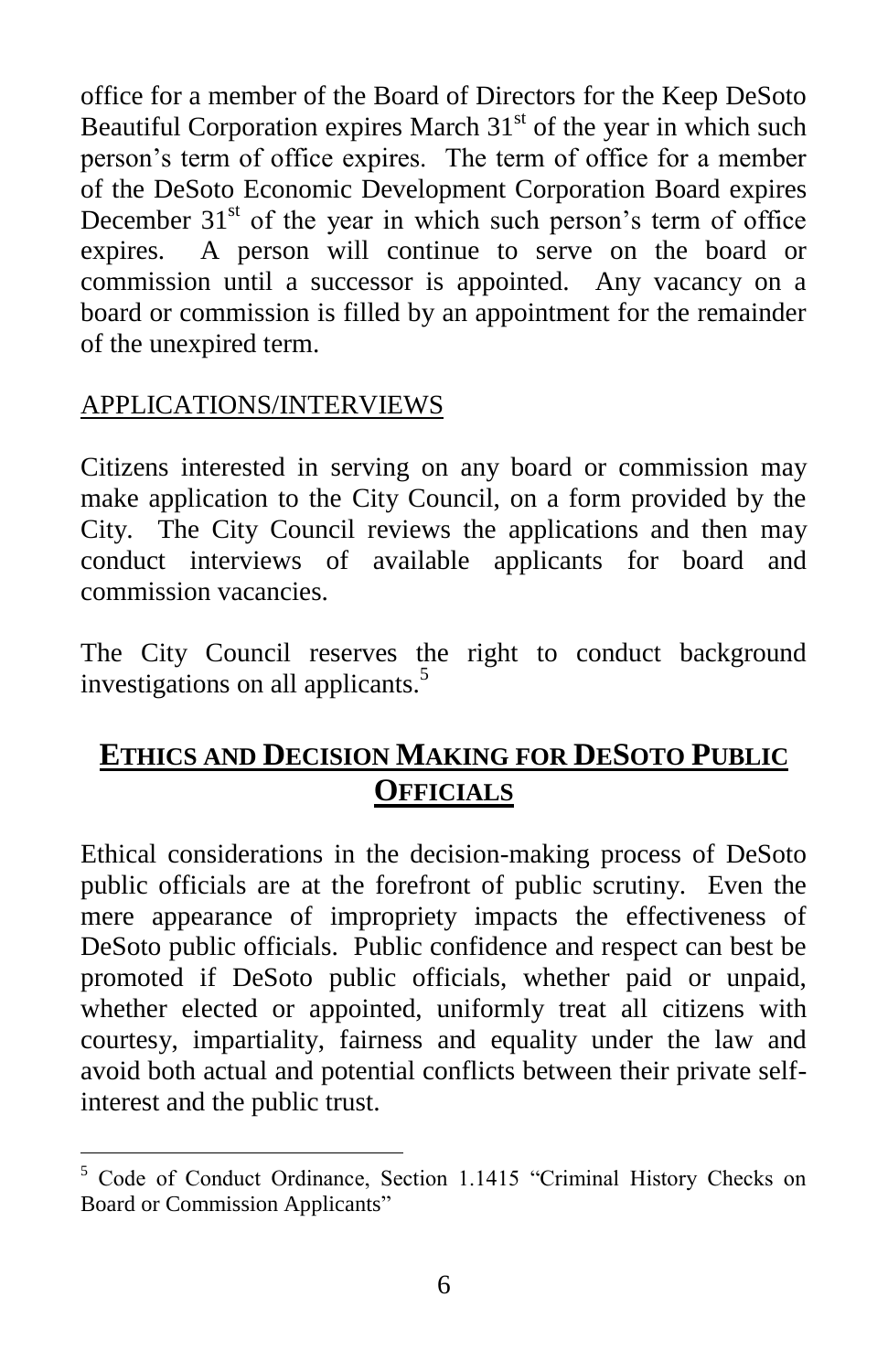Ethics is often defined as the principle of right and good conduct; a system of moral turpitude; the study of the general nature of morals and the specific moral choices to be made by the individual in his or her relationship with others.

The conduct of DeSoto public officials is governed by the City Charter<sup>6</sup>, the Code of Conduct Ordinance<sup>7</sup> and State Law. Members of the City Council and the members of all boards and commissions appointed or confirmed by the City Council must be knowledgeable of the City Charter, the Code of Conduct and State Law regarding ethics when participating in and making decisions while serving on a board or commission.

The City Charter expressly prohibits certain conduct by DeSoto public officials which is covered by State Law. For example, the Charter prohibits any City Councilmember or any board or commission member of the City from having a direct or indirect interest in any contract<sup>8</sup> with the City. For example, a business owned or controlled by a City Councilmember or board and commission member may not have a contract with the City to provide goods, materials or services. Similarly, the Code of Conduct which adopts the State Law governing conflicts of interests by local public officials also contains similar or more stringent prohibitions. Thus a DeSoto public official should be familiar with the City Charter, the Code of Conduct and applicable State and Federal Law to ensure there are no provisions which govern the official's conduct.

<sup>&</sup>lt;sup>6</sup> City of DeSoto Home Rule Charter

 $<sup>7</sup>$  DeSoto Code of Ordinances, Article 1.1400 Code of Conduct Ordinance</sup>

<sup>8</sup> *Contract* means any lease, claim, account or demand against or agreement with any person, whether expressed or implied, executed or executor, oral or written.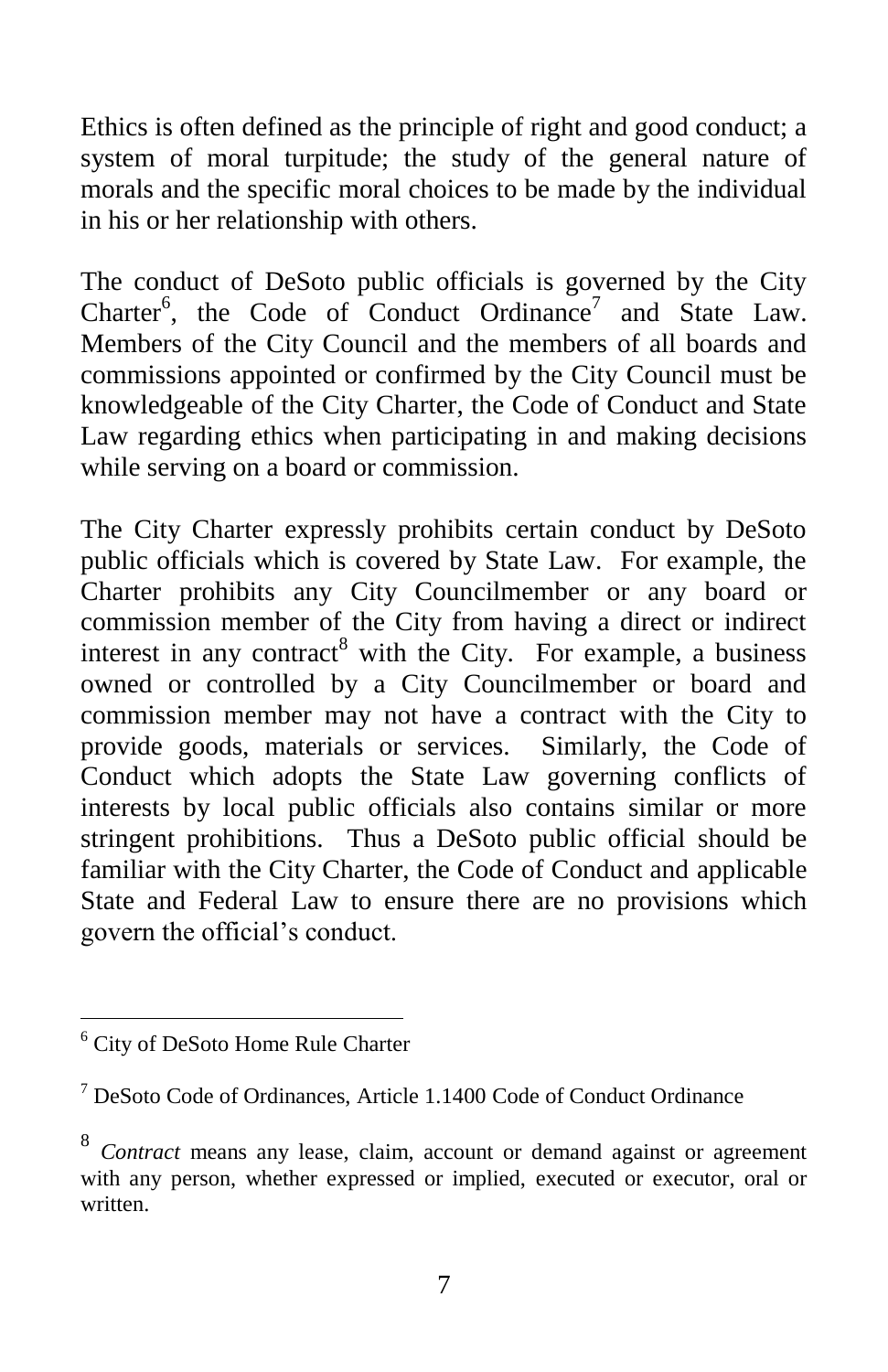## **CODE OF CONDUCT**

These ethical standards are in the form of an Ordinance<sup>9</sup> codified in the City Code of Ordinances, and apply to the Mayor, any member of the City Council, any appointed or confirmed member of any City board, commission, corporation, or committee established by ordinance, City Charter<sup>10</sup>, State Law or otherwise, on a temporary or permanent basis, operating either under the direct or indirect authority or subject to either the direct or indirect control of the City Council. The Code of Conduct applies to the City Manager, City Secretary, Municipal Judge, Health Officer, members of the Planning and Zoning Commission, the Zoning Board of Adjustment, the Civil Service Commission, the Building and Standards Commission, the Library Board, the Arts Commission, Tri-City Regional Animal Shelter Advisory Board, the DeSoto, Texas Historical Foundation Board, the Board of Directors of the DeSoto Economic Development Corporation, the DeSoto Park Development Corporation Board, the Keep DeSoto Beautiful Corporation Board, the DeSoto Housing Finance Corporation Board, and the DeSoto Health Facilities Corporation Board.

The Code of Conduct does not apply to employees<sup>11</sup>, including those individuals employed on a full-time, part-time or internship basis or to independent contractors of the City. The ethical standards of conduct for employees are governed by the DeSoto Personnel Policies and Procedure Manual. Any complaint that an employee has violated these standards is referred to the Director of

 $9$  DeSoto Code of Ordinances, Article 1.1400 Code of Conduct Ordinance

<sup>&</sup>lt;sup>10</sup> City of DeSoto Home Rule Charter

*Employee* means any person employed by the City, including those individuals on a full-time, part-time or internship basis, but does not include independent contractors.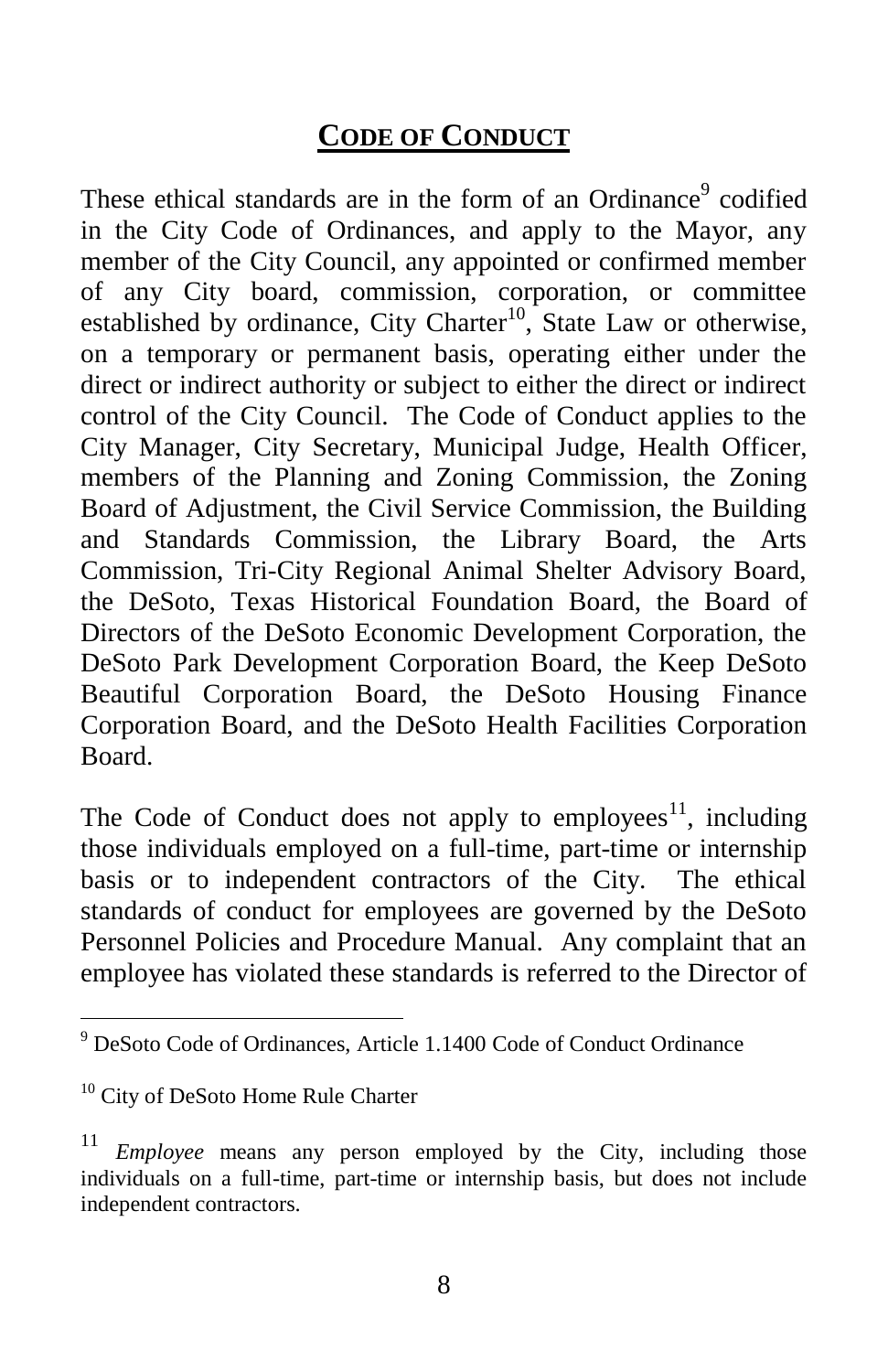Human Resources or to the City Manager. The Code of Conduct adopts the State Law governing conflicts of interest for local public officials under Chapter 171 of the Texas Local Government Code and contains additional and stricter standards than found in State Law or the City Charter<sup>12</sup>. For your convenience, the ethical standards under the State Law are discussed below.

#### PURPOSE OF THE CODE OF CONDUCT

The purpose of the Code of Conduct is to ensure that DeSoto public officials are independent, impartial and responsible only to the citizens of the City; to prevent any interest, financial or otherwise, direct or indirect, or engagement in any business, transaction or professional activity of a DeSoto public official to conflict with the proper discharge of their duties in the public interest; to prevent public office from being used for personal gain; and to ensure that the DeSoto boards and commissions are at all times maintained as nonpartisan bodies. The Code of Conduct serves not only as a guide for the conduct of the City's boards and commission members, but also as a basis for discipline for those who refuse to comply by its terms, the overriding interest being that officers of the City shall at all times strive to avoid even the appearance of impropriety. In addition, the Code of Conduct standards apply if a close relative (spouse, parent, child) of the DeSoto public official has a conflict or has a prohibited situation or business relationship<sup>13</sup>.

<sup>&</sup>lt;sup>12</sup> DeSoto Home Rule Charter, Section 2 "Conflict of Interest"

<sup>&</sup>lt;sup>13</sup> Code of Conduct Ordinance, Section 1.1403 "Definitions"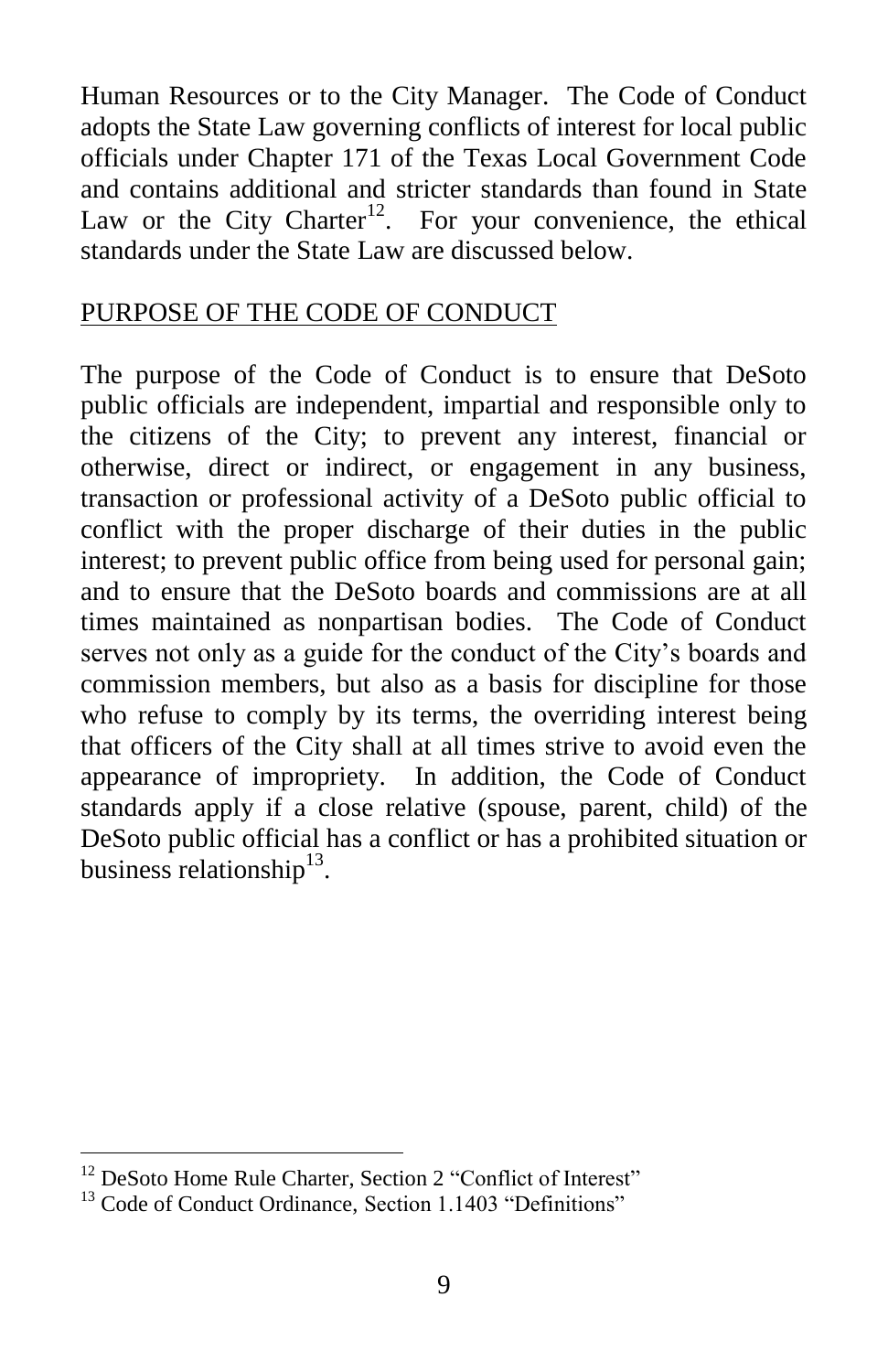## **SPECIFIC CODE OF CONDUCT STANDARDS**

No DeSoto public official or a relative<sup>14</sup> thereof shall

- 1. Have a financial interest, direct or indirect, in any contract with the City nor shall such person be financially interested, directly or indirectly, in the sale to the City of any land, or rights or interest in any land, materials, supplies or service. An actual financial benefit<sup>15</sup> from the transaction shall not include
	- (a) An ownership in the entity transacting business with the City where the ownership interest is less than one (1%) percent<sup>16</sup>; or
	- (b) Compensation as an employee, officer or director of the entity transacting business with the City where such compensation is not affected by the entity's transaction with the City.<sup>17</sup>For example: a board or commission member or spouse of such board or commission member may not have a contract to sell goods, materials or services to the City, nor may such persons purchase property sold by the City including property sold at an auction.

<sup>&</sup>lt;sup>14</sup> *Relative* means any person related to an officer within the first degree by consanguinity or affinity. This relationship includes the spouse, parents, children, stepchildren, father- and mother-in-law, or son- and daughter-in-law of the officer.

<sup>&</sup>lt;sup>15</sup> Benefit means anything reasonably regarded as pecuniary or economic gain or pecuniary or economic advantage, including benefit to any other person in whose welfare the beneficiary has a Substantial Interest.

<sup>&</sup>lt;sup>16</sup> Code of Conduct Ordinance, Section 1.1404 "Standards of Conduct for Officers", Subsection a.1

<sup>17</sup> Code of Conduct Ordinance, Section 1.1404 "Standards of Conduct for Officers", Subsection a.2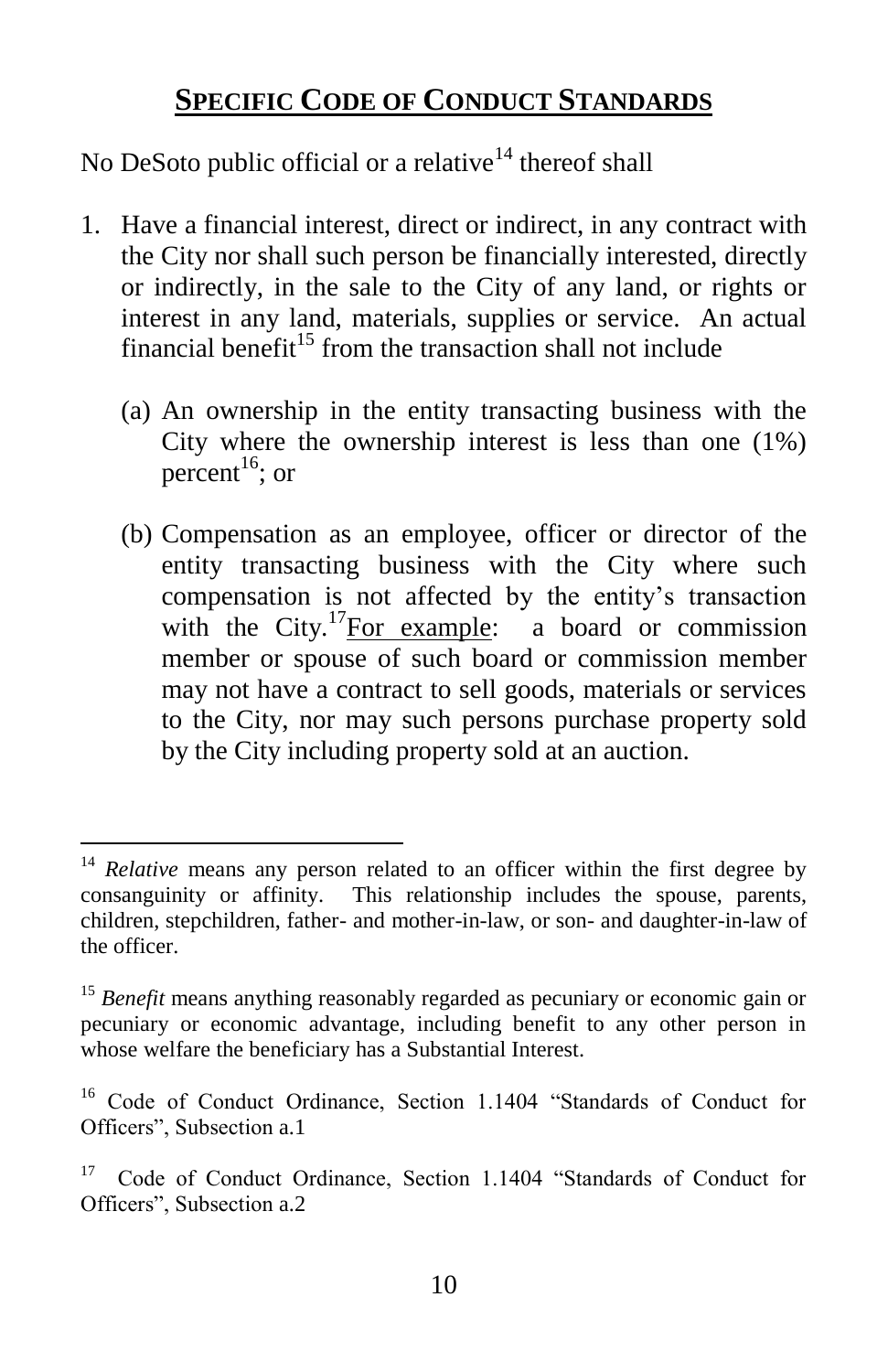2. Participate in a vote or decision on any matter in which the officer has a Substantial Interest, which is defined as follows.

A Substantial Interest in a business entity**<sup>18</sup>** occurs when

- (a) The DeSoto public official owns at least a ten percent (10%) share of the voting stock or shares of the business entity, or owns either at least ten percent (10%) or at least \$15,000 of the fair market value of the business entity<sup>19</sup>; or
- (b) Funds received by the DeSoto public official from the business entity exceed ten percent (10%) of the DeSoto public official's gross income for the previous year<sup>20</sup>.

Alternatively, a DeSoto public official has a Substantial Interest in real property if

- (a) It is reasonably foreseeable that an action on the matter will have a specific economic effect distinguishable from its effect on the public<sup>21</sup>; and
- (b) The DeSoto public official's interest is an equitable or legal ownership with a fair market value of \$2,500 or more<sup>22</sup>.

<sup>18</sup> *Business entity* means any person, entity, joint venture, unincorporated association or firm, institution, foundation, sole proprietorship, partnership, firm, corporation, holding company, joint-stock company, receivership, trust, or any other entity recognized by law, whether profit or non-profit.

<sup>&</sup>lt;sup>19</sup> Code of Conduct Ordinance, Section 1.1403 "Definitions", "Substantial Interest", Subsection 1

 $20$  Code of Conduct Ordinance, Section 1.1403 "Definitions", "Substantial Interest", Subsection 1

<sup>&</sup>lt;sup>21</sup> Code of Conduct Ordinance, Section 1.1403 "Definitions", "Substantial Interest", Subsection 2

<sup>&</sup>lt;sup>22</sup> Code of Conduct Ordinance, Section 1.1403 "Definitions", "Substantial Interest", Subsection 2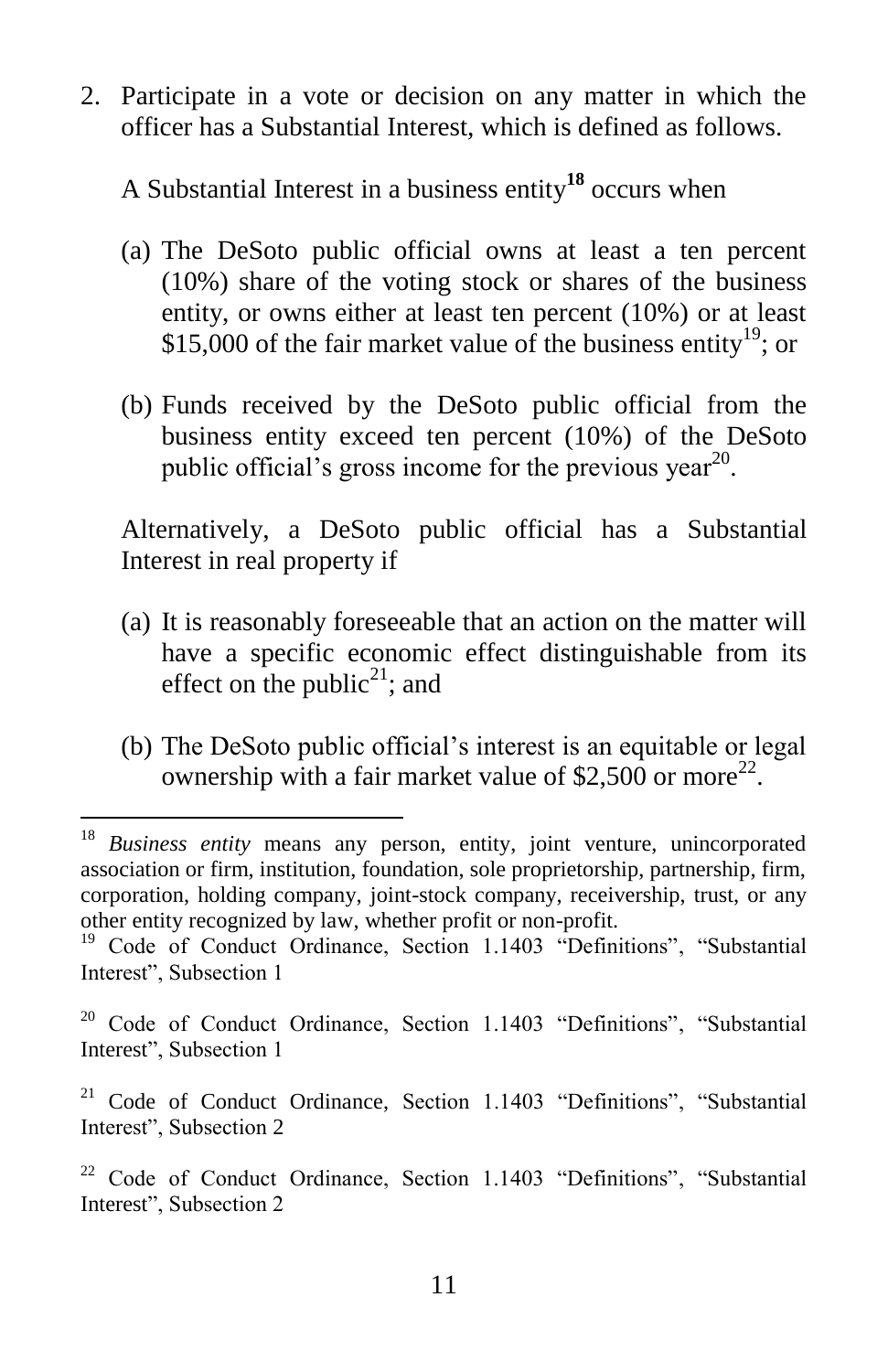Note that *Specific Economic Effect* is not defined by the statute; therefore, DeSoto public officials should file an affidavit and abstain from participation if any economic effect is foreseeable $^{23}$ 

Examples: (1) a board or commission member may not vote on a matter affecting or concerning such person's residence or real property; (2) a Planning and Zoning Commissioner or City Councilmember may not vote on a zoning change or on plat approval for property owned by such person, or which is owned by a business that is owned by the City Council or Planning and Zoning Commissioner; (3) a Planning and Zoning Commissioner or City Councilmember may not vote on a zoning case or on plat approval for property owned by a person or entity if funds received by the public official from such person or entity are more than ten percent (10%) of the public official's gross income during the previous 12 months.

3. Represent or appear on behalf of private interests of others before the City Council, or any agency, board, commission, corporation, or committee of the City, nor represent any private interests of others in any action or proceeding involving the City, nor voluntarily participate on behalf of others in any litigation to which the City is a party or to which there is a substantial likelihood that the City will be a party. $24$ 

Examples: A board or commission member may not represent a property owner before the Zoning Board of Adjustment, or police officer or firefighter in a disciplinary hearing before the Civil Service Commission.

<sup>23</sup> *Specific Economic Effect* is an economic effect on a business entity that is distinguishable from the effect on the public.

<sup>&</sup>lt;sup>24</sup> Code of Conduct Ordinance, Section 1.1404 "Standards of Conduct for Officers", Subsection c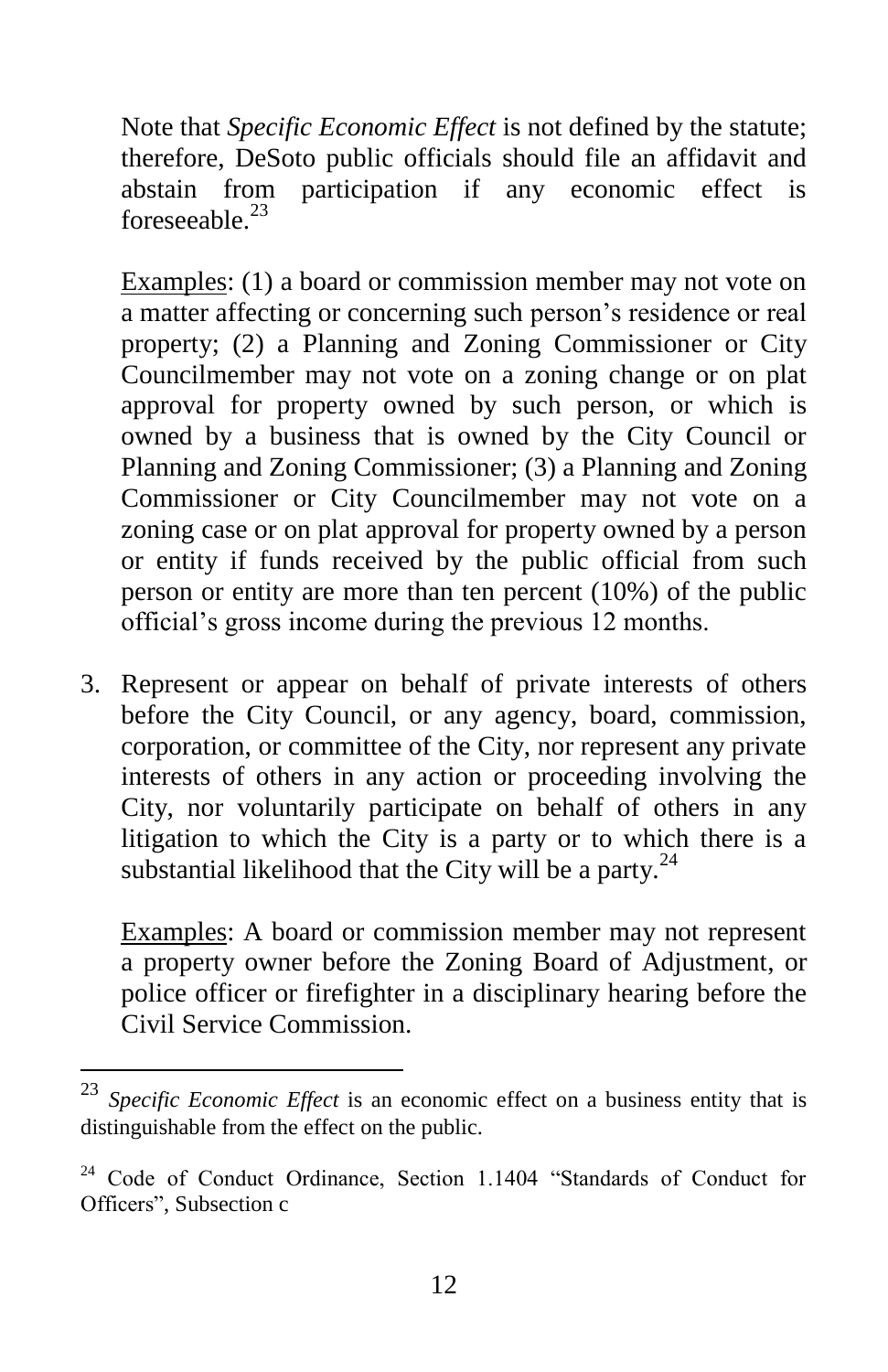- 4. Accept any gift<sup>25</sup> from any person that might reasonably tend to influence such officer in the discharge of official duties, or that the officer knows or should know is being offered with the intent to influence the officer's official conduct. The prohibition against gifts shall not apply to
	- (a) A lawful political contribution as defined by the Texas Election Code;
	- (b) An honorarium in consideration for services unless the officer would not have been asked to provide the services but for the Officer's position;
	- (c) Meals, lodging, transportation in connection with services rendered by the officer at a conference, seminar or similar event that is more than merely perfunctory;
	- (d) Complimentary copies of trade publications and other related materials;
	- (e) Attendance at hospitality functions at local, regional, state or national association meetings and/or conferences;
	- (f) An item with a value less than fifty dollars (\$50);
	- (g) Tee shirts, caps, mementos and other similar promotional material or items with a value less than fifty dollars (\$50);
	- (h) Gifts on account of kinship or a personal, or professional, or business relationship independent of the officer's status;

<sup>25</sup> *Gift* means anything of value, regardless of form, including a favor offered or given in the absence of adequate and lawful consideration.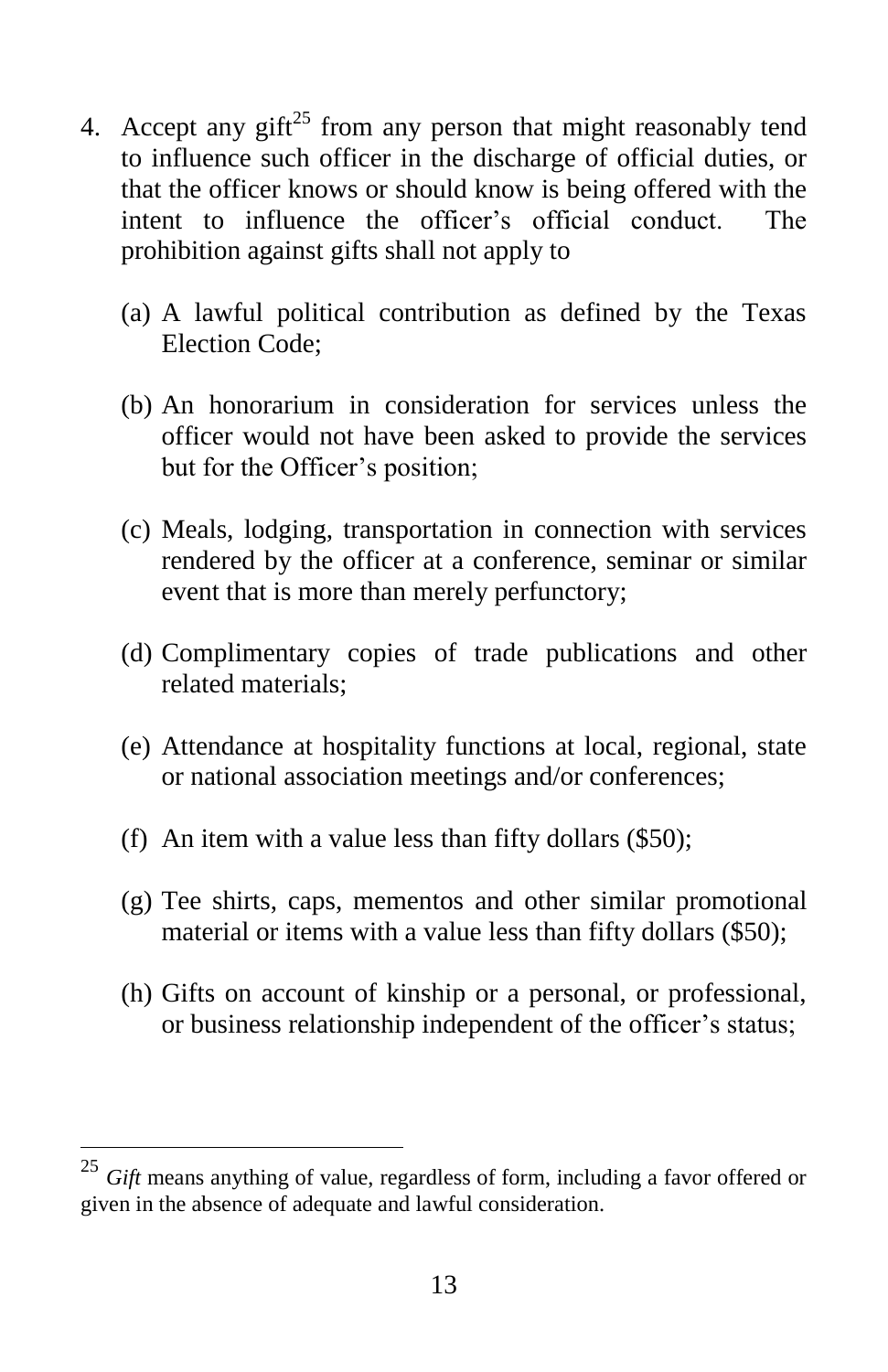- (i) Complimentary attendance at political or charitable fund raising events; or
- (j) Meals, lodging, transportation, or entertainment furnished in connection with public events, appearances or ceremonies related to official City business, if furnished by the sponsor of such public events. $^{26}$

Examples: (1) a board or commission member may accept a campaign contribution if a candidate for elective public office; (2) a board or commission member may not accept a cash payment for attendance or participation as a speaker at a seminar or conference if such person is invited to speak or participate because of such person's service or position on a DeSoto board or commission.

5. Use such person's official position to secure special privileges or benefits for such person or others.<sup>27</sup>

Example: A board or commission member should not secure additional consideration of a matter because such public official is a member of the same service organization, church or other organization.

- 6. Grant any special consideration, treatment or advantage to any citizen, individual, business organization or group beyond that which is normally available to every other citizen, individual, business organization or group.
- 7. Disclose confidential information.<sup>28</sup>

<sup>&</sup>lt;sup>26</sup> Code of Conduct Ordinance, Section 1.1404 "Standards of Conduct for Officers", Subsections d.1 through d.11

<sup>&</sup>lt;sup>27</sup> Code of Conduct Ordinance, Section 1.1404 "Standards of Conduct for Officers", Subsection e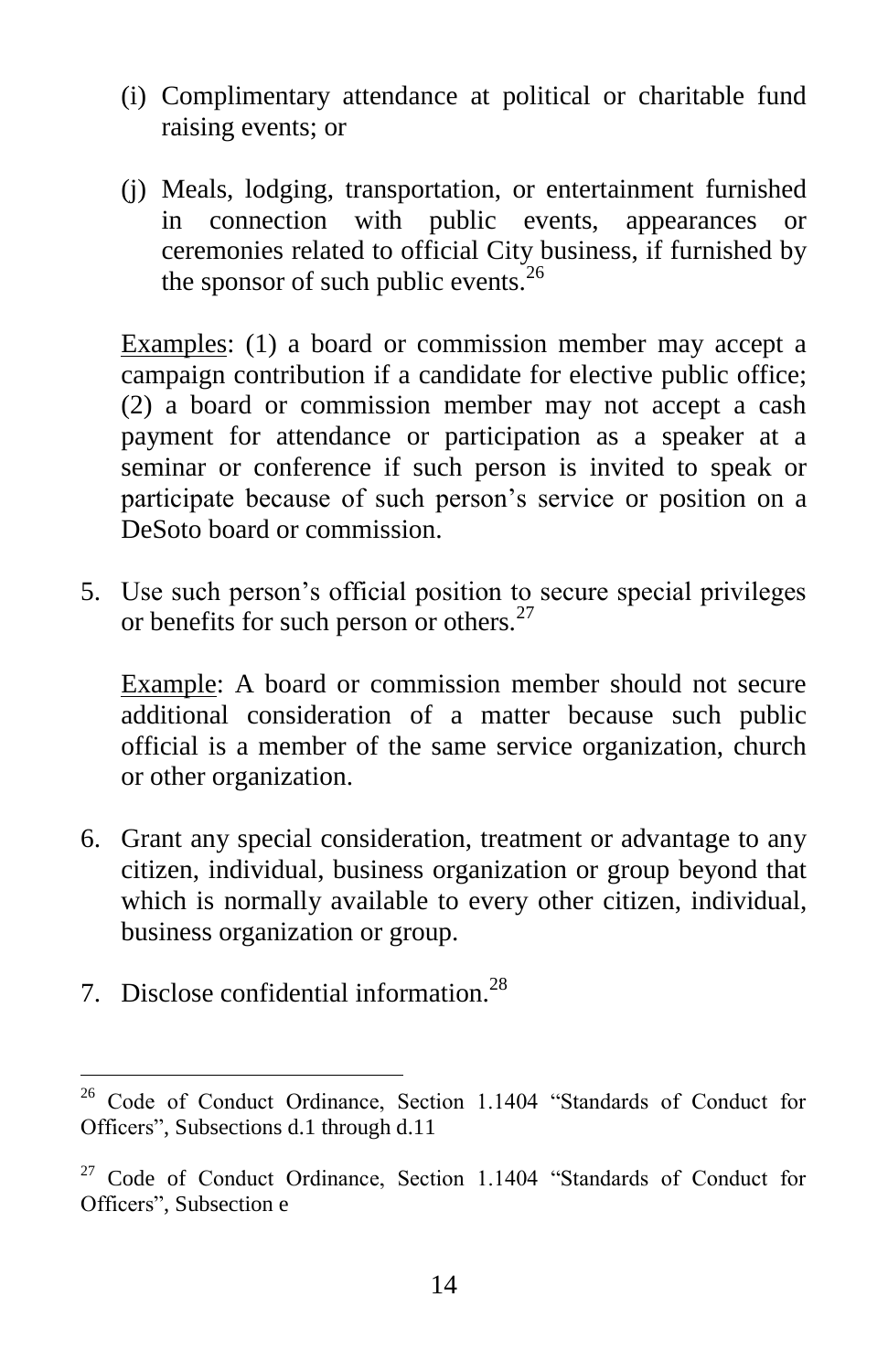Example: A board or commission member should not disclose or release to the public confidential City records or documents.

8. Use City supplies, personnel, property, equipment or facilities (whether tangible or intangible) for any purpose other than the conduct of official City business, unless otherwise provided for by law, ordinance or City policy. $^{29}$ 

Example: A City Councilmember or member of the Planning and Zoning Commission may not use City property (computers, vehicles, stationary, office supplies) or personnel for personal use.

9. Act as a surety on any official bond required of any officer or employee of the City, or for a business that has a contract with the City. $30$ 

### **ADDITIONAL STANDARDS**

There are additional standards applicable to some boards and commission members and former officials:

1. No member of the City Council, the Planning and Zoning Commission, or Board of Adjustment shall participate in, or vote on, any land use matter (e.g. zoning, variances, plats, permits) in which such officer has a Substantial Interest in any

<sup>28</sup> *Confidential information* means any information, to which an official has access in such person's official capacity, which may not be disclosed to the public except pursuant to State and/or Federal Law and which is not otherwise a matter of public record or public knowledge.

<sup>&</sup>lt;sup>29</sup> Code of Conduct Ordinance, Section 1.1404 "Standards of Conduct for Officers", Subsection h

<sup>&</sup>lt;sup>30</sup> Code of Conduct Ordinance, Section 1.1404 "Standards of Conduct for Officers", Subsection i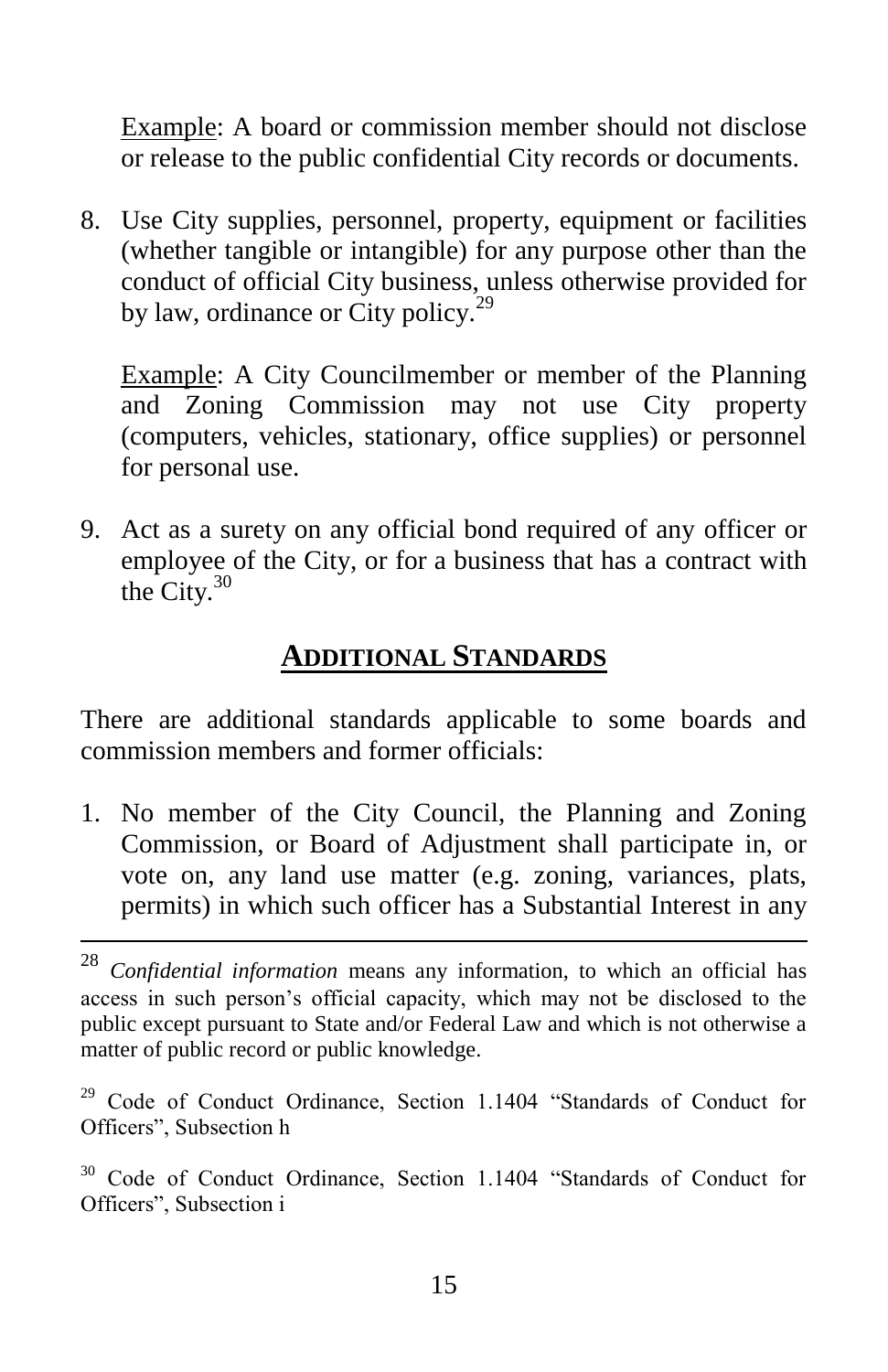real property within 200 feet of the real property, the subject of the land use matter.<sup>31</sup>

Example: A City Councilmember or Planning and Zoning Commissioner may not vote on a zoning case or on plat approval for property located within 200 feet of real property owned by such DeSoto public official.

2 No member of the City Council who is on the governing body of a nonprofit organization shall vote on any funding request by that nonprofit organization other than for membership or subscription dues or fees, or as part of the City's annual budget, unless the nonprofit organization has a governing body appointed in whole or in part by the City Council.<sup>32</sup>

Example: A member of the City Council who is a director of the Chamber of Commerce or a member of the governing body of a church or performing arts organization may not vote on a request for public funds unless, the funding request is for membership dues (City membership in the Chamber of Commerce) or a part of the City's annual budget (hotel/motel tax revenue allocated in the City budget to fund authorized activities such as the Chamber of Commerce, promotion of the arts or historical preservation).

3. With the exception of those proceedings allowed under this Code of Conduct, City Councilmembers shall not personally appear in their own behalf before the City Council, or any City board, commission, corporation or committee but may

 $31$ <sup>31</sup> Code of Conduct Ordinance, Section 1.1405 "Additional Standards", Subsection a

<sup>&</sup>lt;sup>32</sup> Code of Conduct Ordinance, Section 1.1405 "Additional Standards", Subsection b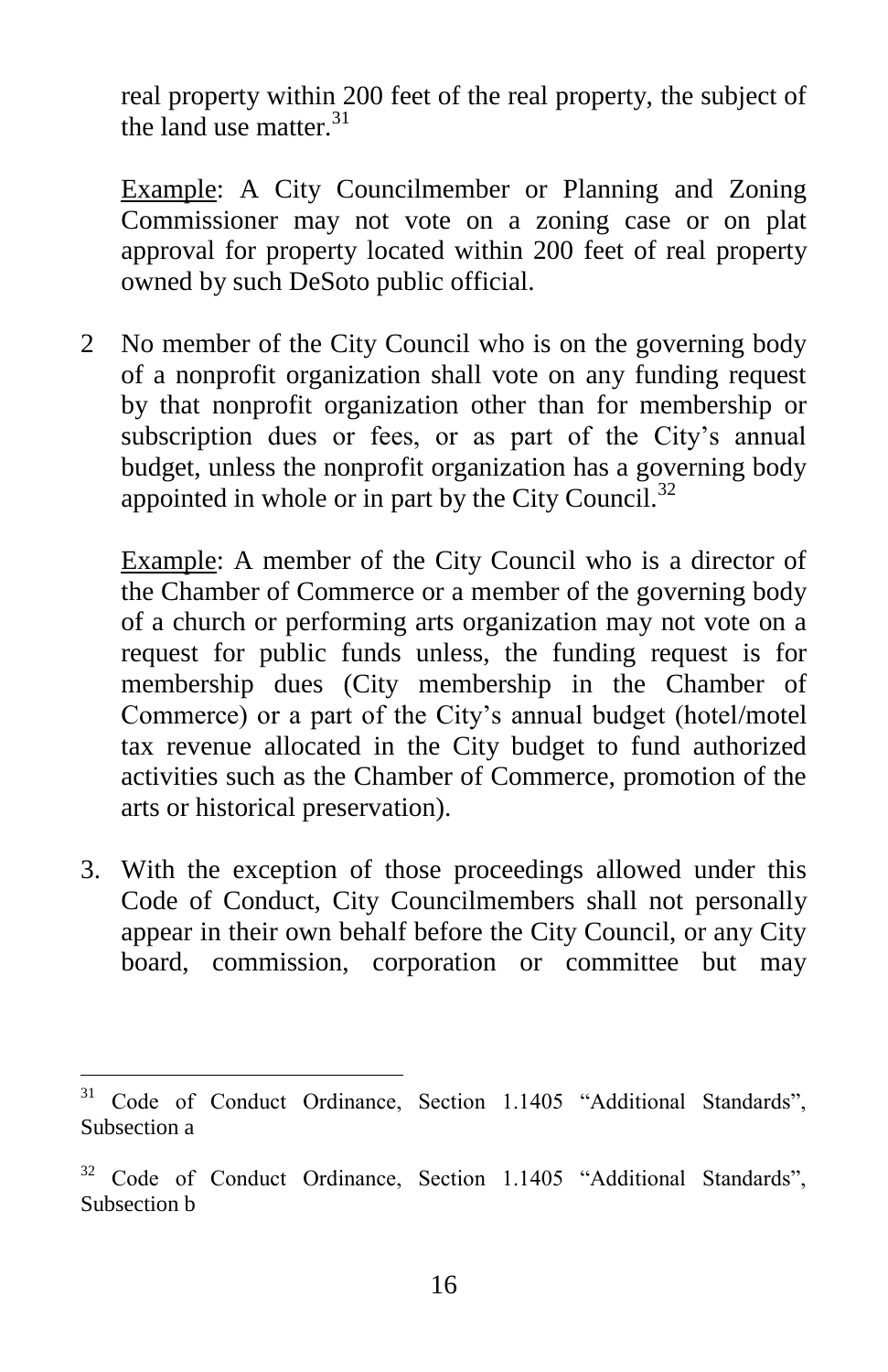designate and be represented by a person of their choice in any such personal matter.<sup>33</sup>

Example: A City Councilmember should not personally appear on such person's own behalf before the City Council or Planning and Zoning Commission to request a zoning change or plat approval, or before the Zoning Board of Adjustment to request a variance, or before the Board of Directors of the DeSoto Economic Development Corporation to request funding an economic development grant for such person's business or property.

4. No past officer of the City shall, for a period of one (1) year after the date of termination of such relationship with the City, appear before the City Council, or any City board, commission, corporation, or committee, to represent the interests of another on any matter.<sup>34</sup>

For example: A former member of the City Council or Planning and Zoning Commission may not appear before the City Council or the Planning and Zoning Commission to request a zoning change or plat approval for the property of another unless a year has elapsed since such person served on the City Council or Planning and Zoning Commission.

## **DISCLOSURE OF INTERESTS**

If a DeSoto public official has a Substantial Interest in a matter pending before the body of which the DeSoto public official is a member, the person must, before a vote or decision on such matter, file an affidavit on a form provided by the City, disclosing the interest, abstain from further participation in such matter, and not

<sup>&</sup>lt;sup>33</sup> Code of Conduct Ordinance, Section 1.1405 "Additional Standards", Subsection c

<sup>&</sup>lt;sup>34</sup> Code of Conduct Ordinance, Section 1.1406 "Appearance by Past Officer"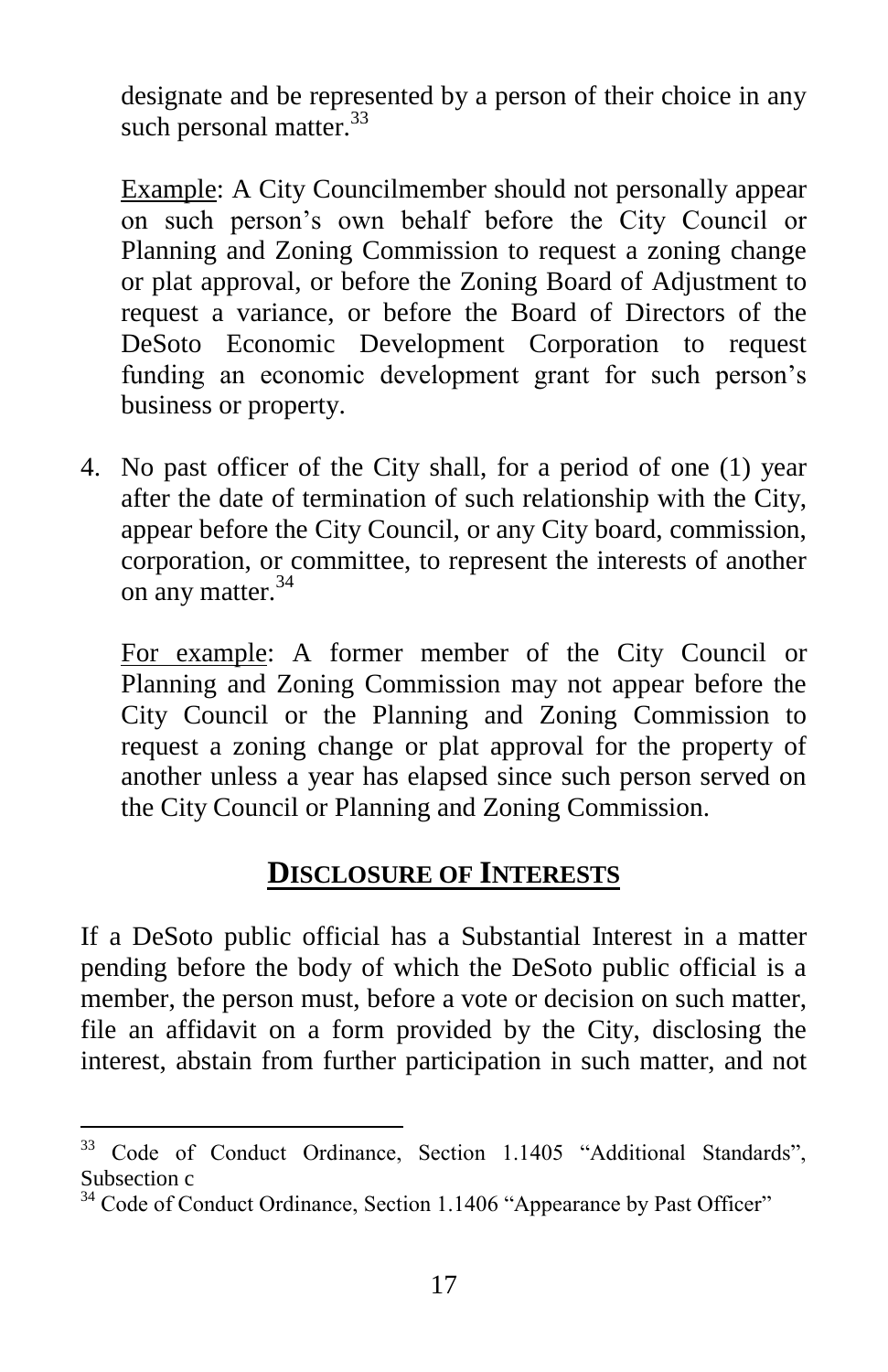be physically present when such matter is discussed, or when action is taken. $35$ 

#### REAL PROPERTY DISCLOSURE

Additionally, a DeSoto public official must upon the election, appointment, or confirmation of appointment, and on or before January first of each calendar year, disclose on a form provided by the City, the existence and location of any real property in the City in which the official or relative of the official, has any equitable or ownership interest, including any interest of one (1) percent or more in any entity which has an equitable or ownership interest in any real property in the City. Said disclosure shall also include the entity and location of all real property within the City in which the officer has acquired or conveyed any interest since the filing of the last report required by this Code of Conduct. If any officer has an interest in an entity that will not disclose to the officer whether or not the entity has a financial interest in real property in the City, the officer may satisfy this disclosure requirement by stating such fact in writing to the City Secretary.<sup>36</sup>

#### CODE OF CONDUCT COMPLAINTS

 $\overline{a}$ 

The Code of Conduct permits any person to file a complaint that a DeSoto public official has violated the Code of Conduct. All complaints must be made in writing on a form provided by the City, sworn to before a notary public and filed with the City Secretary. The complaint must describe in detail the act or acts complained of and the specific section(s) of the Code of Conduct

<sup>&</sup>lt;sup>35</sup> Code of Conduct Ordinance, Section 1.1407 "Disclosure of Substantial Interest; Affidavit"

<sup>&</sup>lt;sup>36</sup> Code of Conduct Ordinance, Section 1.1408 "Disclosure of Real Property Interest"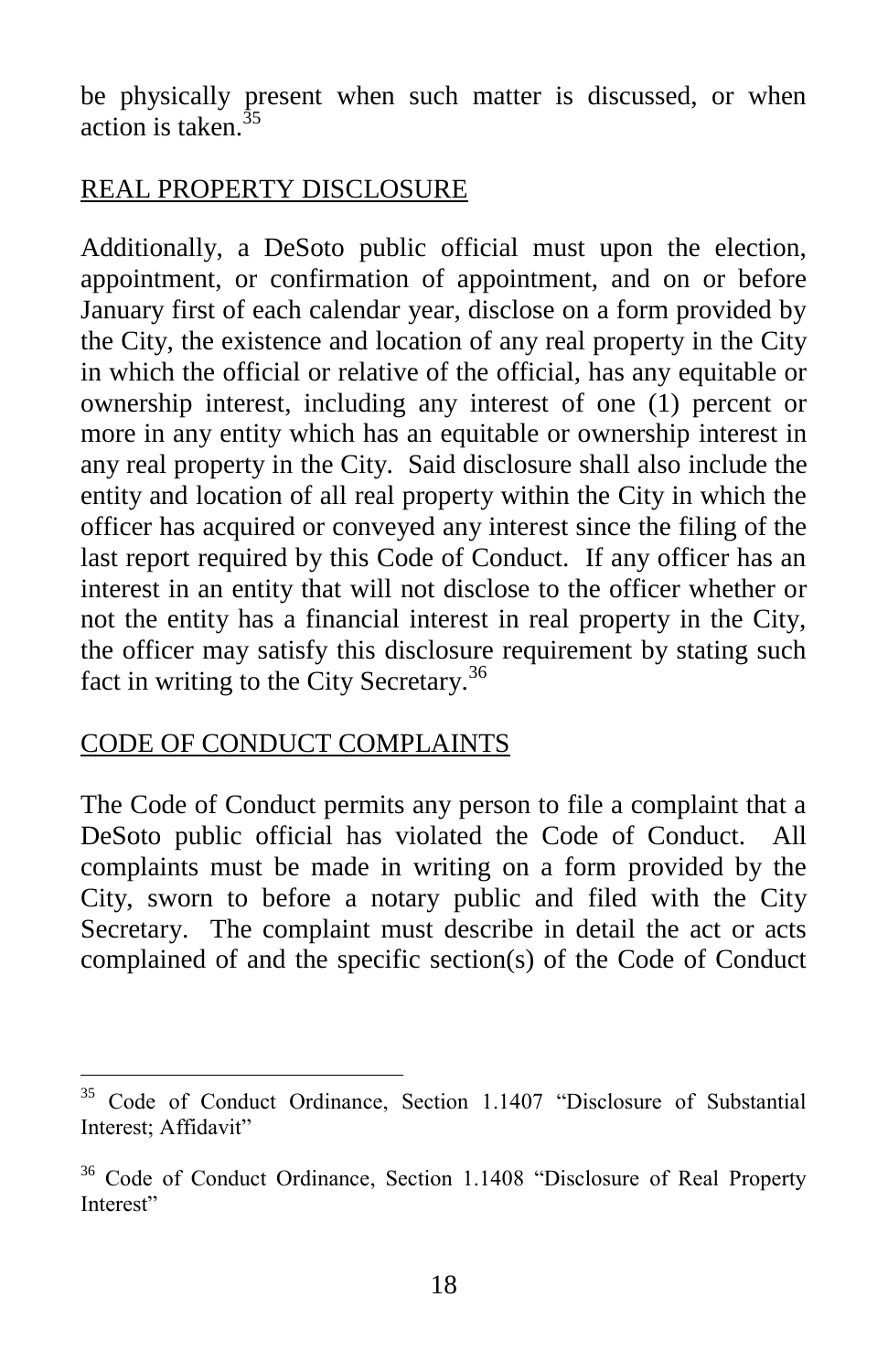alleged to have been violated. A general complaint lacking detail and anonymous complaints will not be considered.<sup>37</sup>

#### CODE OF CONDUCT COMPLAINT PROCESS

Code of Conduct complaints concerning employees, except the City Manager, will be referred to the Director of Human Resources or the City Manager. Complaints concerning a DeSoto public official will be referred to the City Attorney to initially review the complaint to determine factual and legal sufficiency.<sup>38</sup>

Refer to the Code of Conduct Ordinance for the process for receiving, examining, and reporting to the City Council the complaint.<sup>39</sup>

## **STATE LAW**

As previously stated, the Code of Conduct adopts the State Law governing conflicts of interests of local public officials.<sup>40</sup>

Chapter 171 of the TEXAS LOCAL GOVERNMENT CODE also governs the conflicts of interest of DeSoto public officials. The purpose of Chapter 171 is to prevent local public officials from using their positions for hidden personal financial gain. Texas Law governing conflicts of interest applies to all local public officials, whether appointed, elected, paid, or unpaid, who exercise more than advisory responsibilities, including the City Council,

<sup>&</sup>lt;sup>37</sup> Code of Conduct Ordinance, Section 1.1409 "Complaints Against Officers", Subsection a

<sup>&</sup>lt;sup>38</sup> Code of Conduct Ordinance, Section 1.1409 "Complaints Against Officers", Subsection a

<sup>&</sup>lt;sup>39</sup> Code of Conduct Ordinance, Section 1.1409 "Complaints Against Officers", Subsections a through d, and Section 1.1410 "Violations", Subsections 1 through 6, and Section 1.1412 "Limitations"

<sup>&</sup>lt;sup>40</sup> Code of Conduct Ordinance, Section 1.1411 "Adoption of State Statute"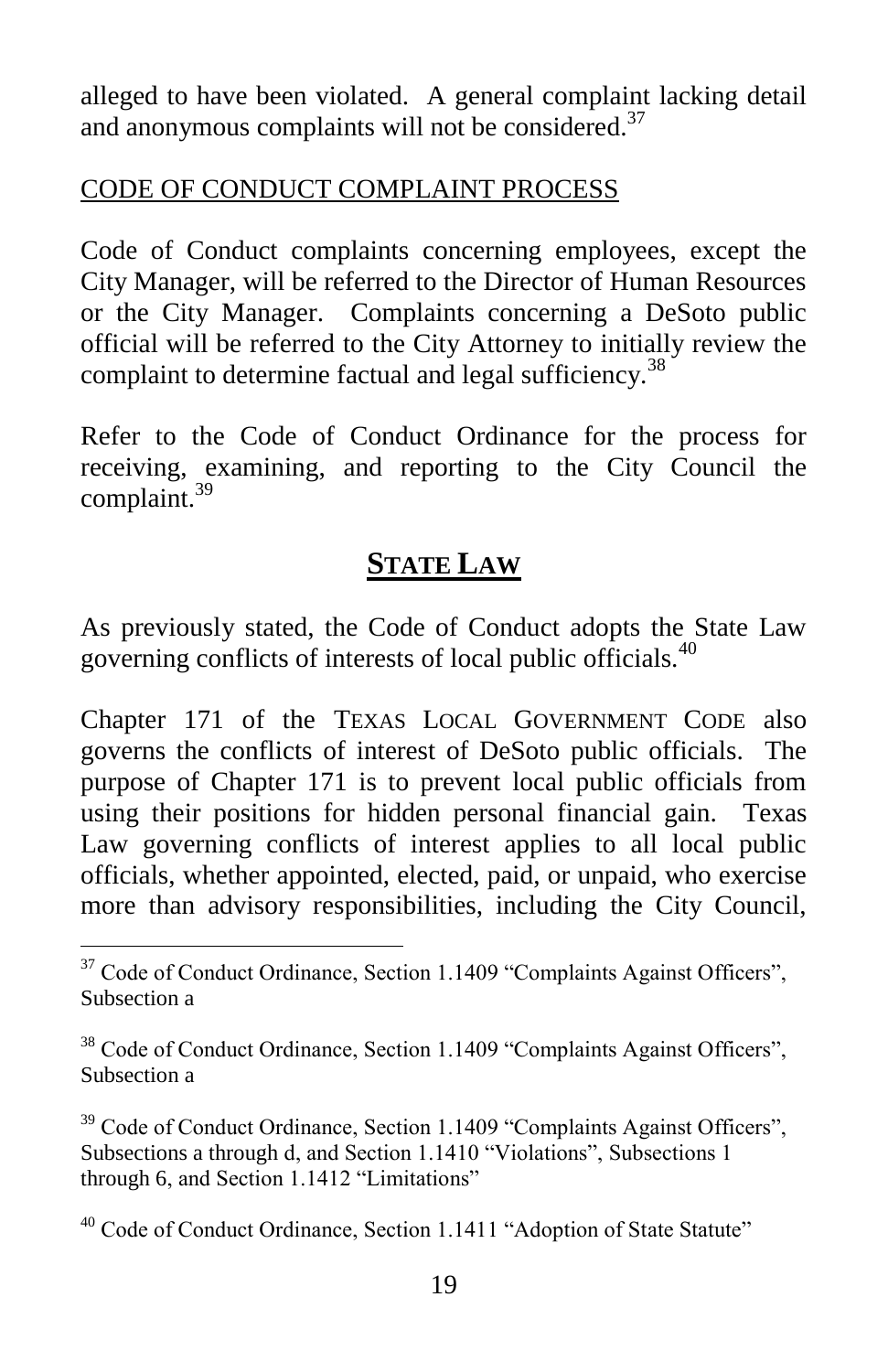Planning and Zoning Commission, Civil Service Commission, Zoning Board of Adjustment, and the Building and Standards Commission. However, these statutory provisions are minimum standards for ethical conduct. State Law governing conflicts of interest normally does not apply to boards that are purely advisory, such as the Arts Commission, Library Board or the Boards of Directors of the DeSoto Economic Development Corporation, the DeSoto Park Development Corporation, the DeSoto Housing Finance Corporation, the DeSoto Health Facilities Corporation, the DeSoto, Texas Historical Foundation, and the Keep DeSoto Beautiful Corporation. However, the City Council has determined that the law governing conflicts of interest of local public officials should apply to all board and commission members even though the State Law provisions normally apply only to members of boards and commissions that perform more than advisory functions. The Code of Conduct requires members of all boards, commissions, corporations and committees of the City to comply with the following rules of Chapter 171 of the Texas Local Government Code which are summarized below.

#### ECONOMIC CONFLICTS OF INTEREST

- Rule: A DeSoto public official commits a criminal offense if the DeSoto public official knowingly participates in a vote or decision on any matter involving a business entity or real property in which the DeSoto public official has a "*Substantial Interest*."
- 1. Requirement to file an affidavit and abstain

A DeSoto public official who has a Substantial Interest in a business entity or real property must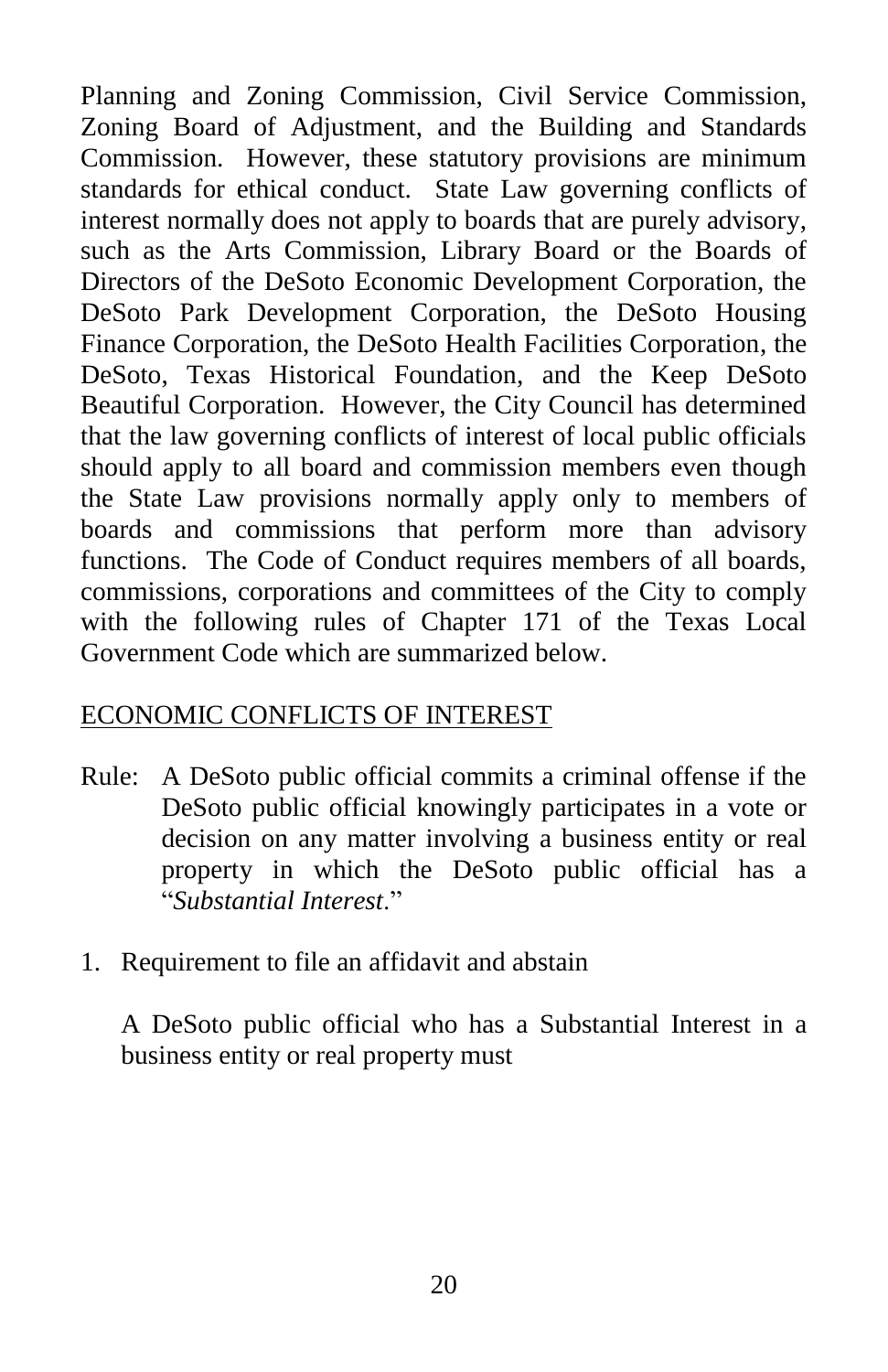- (a) File an affidavit with the City Secretary revealing the nature and extent of the interest with the governing body<sup>41</sup>; and
- (b) Abstain from further participation in the matter<sup>42</sup>.

Also, State Law requires a separate budget vote on matters in which a DeSoto City Councilmember has a Substantial Interest.

2. What constitutes a Substantial Interest?

 $\overline{a}$ 

A Substantial Interest in a business entity (sole proprietorship, partnership, firm, corporation, holding company, joint-stock company, receivership, trust, or any other entity recognized by law) occurs when

- (a) The DeSoto public official owns at least a ten percent (10%) share of the voting stock or shares of the business entity, or owns either at least ten percent (10%) or at least \$15,000 of the fair market value of the business entity<sup>43</sup>; or
- (b) Funds received by the DeSoto public official from the business entity exceed ten percent (10%) of the DeSoto public official's gross income for the previous year.<sup>44</sup>

<sup>41</sup> Code of Conduct Ordinance, Section 1.1407 "Disclosure of Substantial Interest; Affidavit"

<sup>42</sup> Code of Conduct Ordinance, Section 1.1407 "Disclosure of Substantial Interest; Affidavit"

<sup>43</sup> Code of Conduct Ordinance, Section 1.1403 "Definitions", "Substantial Interest", Subsection 1

<sup>44</sup> Code of Conduct Ordinance, Section 1.1403 "Definitions", "Substantial Interest", Subsection 1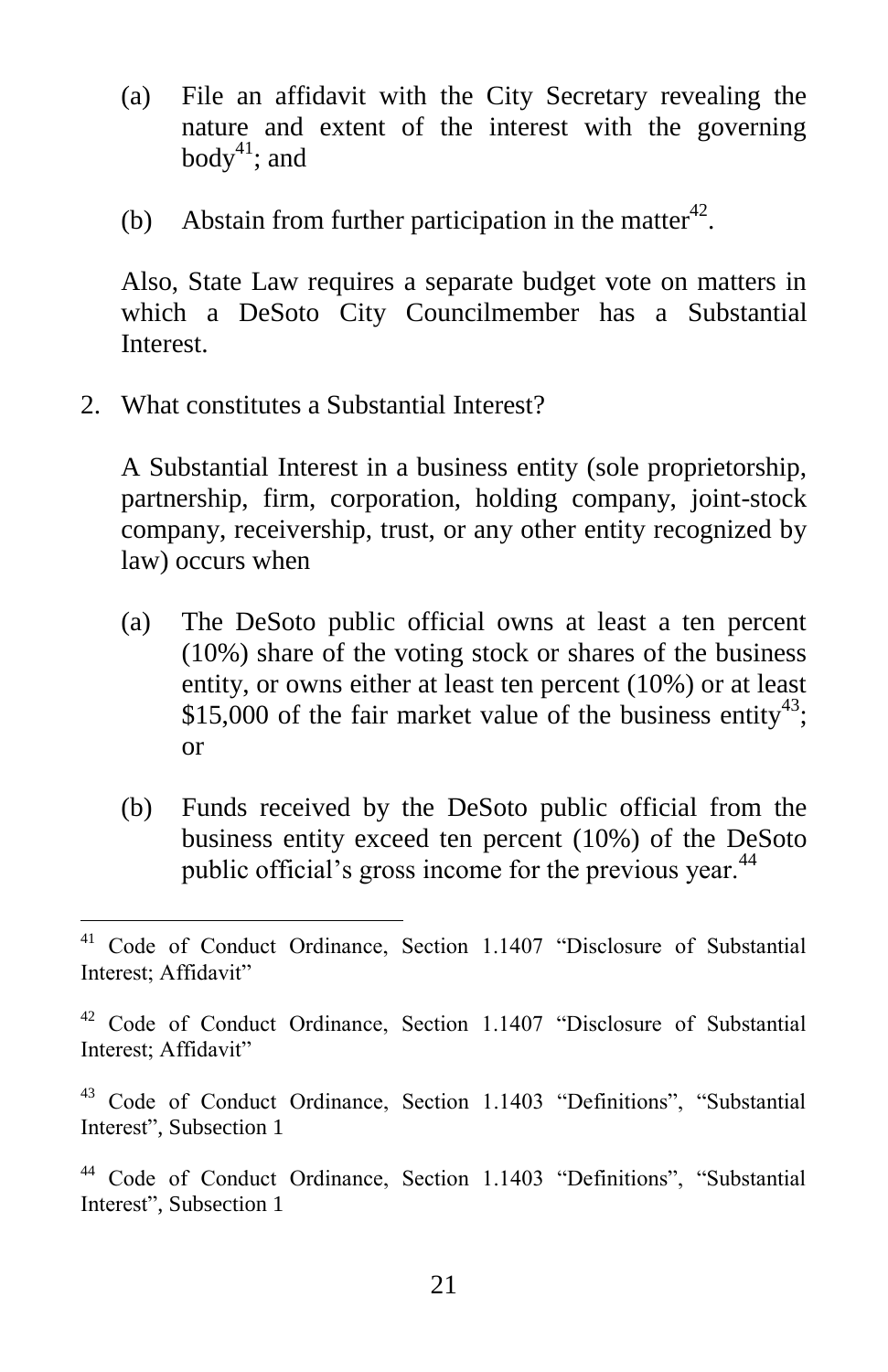Alternatively, a DeSoto public official has a Substantial Interest in **real property** if

- (a) It is reasonably foreseeable that an action on the matter will have a specific economic effect distinguishable from its effect on the public<sup>45</sup>; and
- (b) The DeSoto public official's interest is an equitable or legal ownership with a fair market value of \$2,500 or more. 46

"*Specific Economic Effect*" is not defined by the statute; therefore, DeSoto public officials should file an affidavit and abstain from participation if any economic effect is foreseeable.

3. Substantial Interest also extends to relatives in the first degree.

A DeSoto public official is considered to have a Substantial Interest if a relative in the first degree to the DeSoto public official, by either consanguinity (blood) or affinity (marriage), would have a Substantial Interest in a business entity or real property under the above tests.<sup>47</sup>

Moreover, the affinity relationship continues after death or divorce if there is a living child of that marriage. $48$ 

(a) Relatives in the First Degree

 $\overline{a}$ <sup>45</sup> Code of Conduct Ordinance, Section 1.1403 "Definitions", "Substantial Interest", Subsection 2

<sup>46</sup> Code of Conduct Ordinance, Section 1.1403 "Definitions", "Substantial Interest", Subsection 2

<sup>47</sup> Code of Conduct Ordinance, Section 1.1403 "Definitions", "Substantial Interest", Subsection 3

<sup>48</sup> Code of Conduct Ordinance, Section 1.1403 "Definitions", "Relative"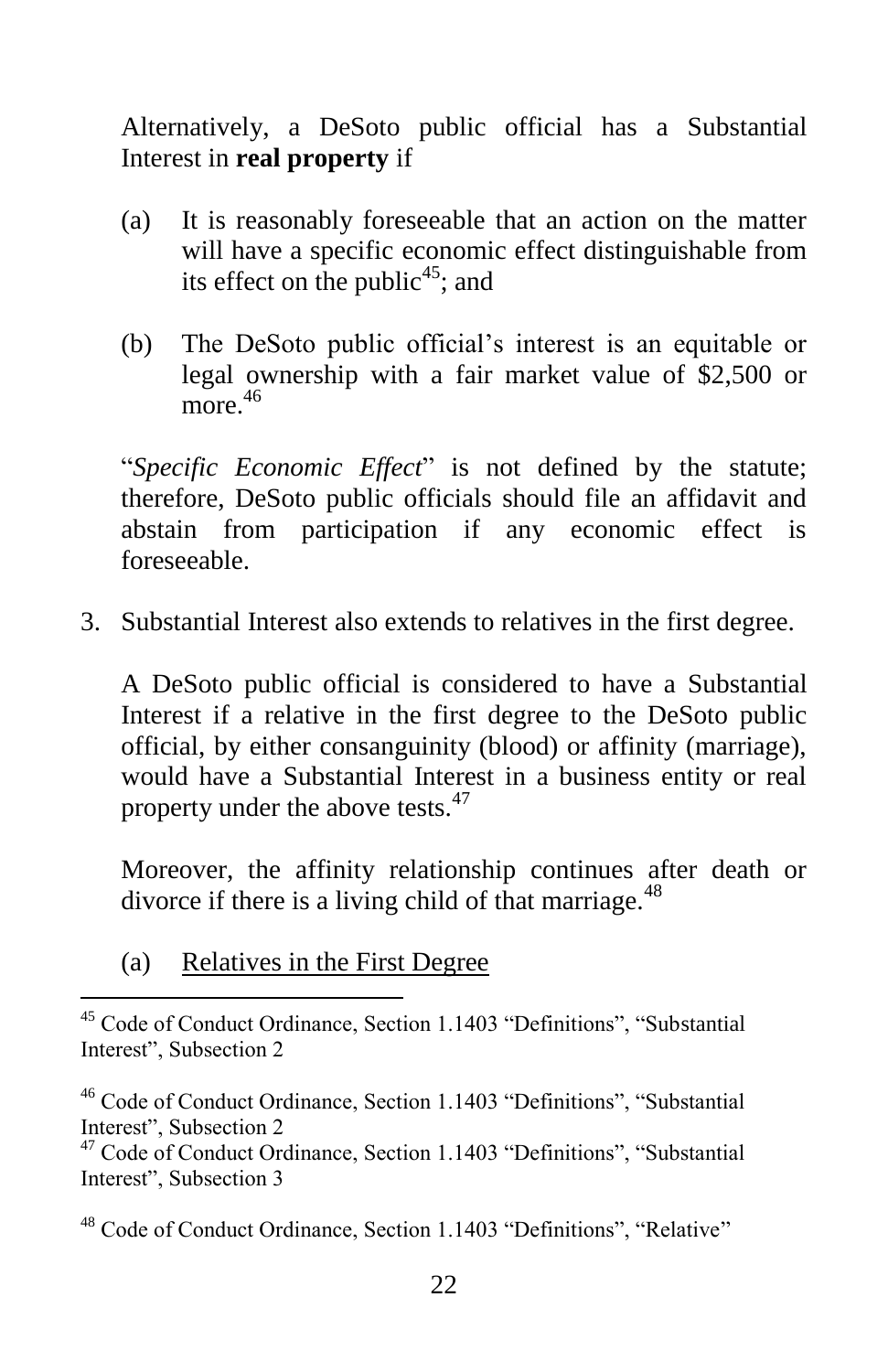Consanguinity: Affinity:

Sisters & brothers Spouse

Parents Spouse of those listed Children under consanguinity Spouse's parents Spouse's children Stepparents or stepchildren

#### (b) Relatives in the Second Degree

Consanguinity: Affinity:

Grandparents Spouse of those listed Grandchildren under consanguinity Spouse's grandparents Spouse's grandchildren Spouse's siblings

c) Relatives in the Third Degree

Consanguinity:

Great grandparents Great grandchildren Aunts & uncles Nieces & nephews

4. Acting as a Surety Prohibited

A DeSoto public official is prohibited from acting as surety for

(a) Any business entity contracting with the governmental entity; or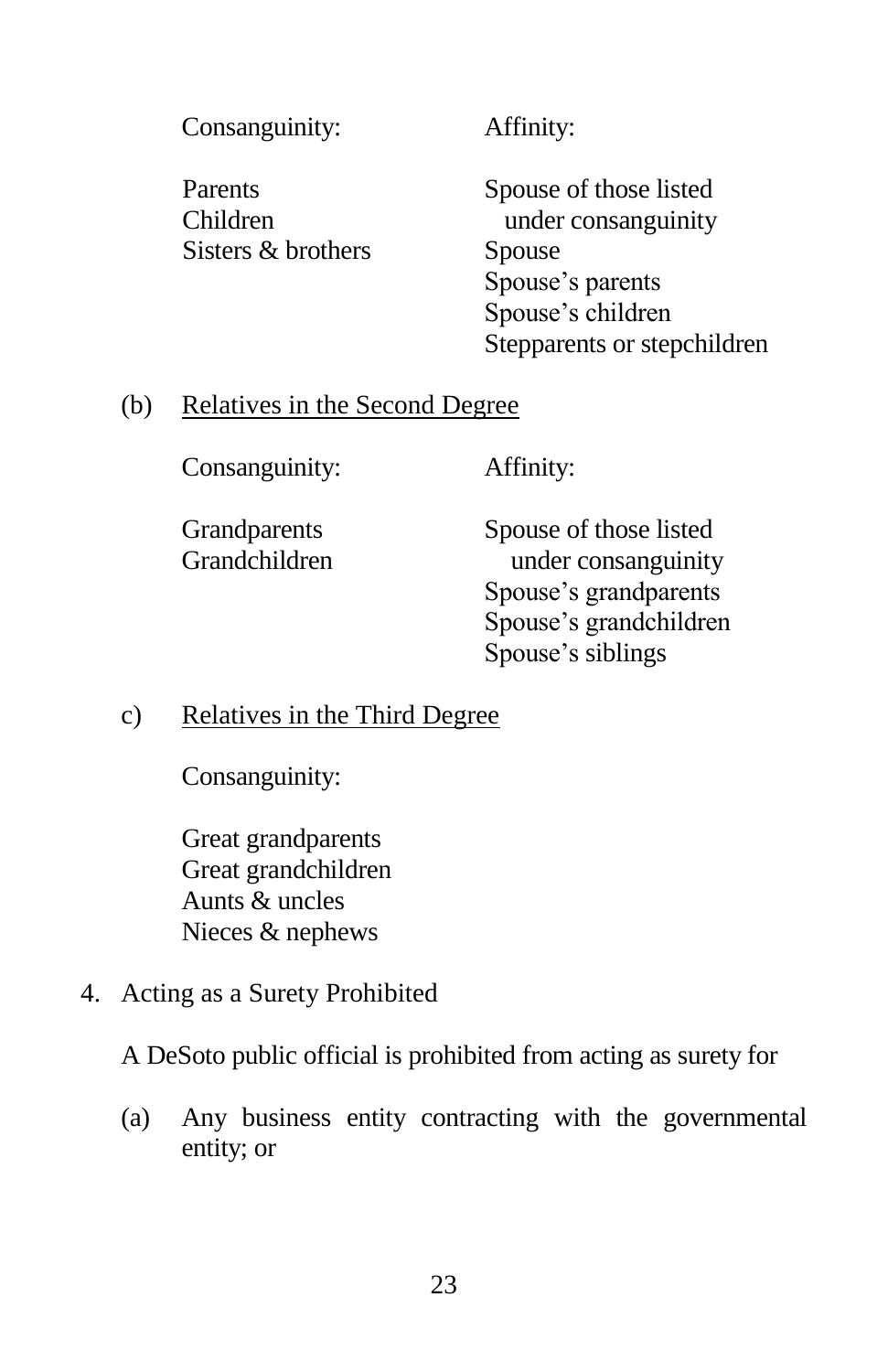- (b) Any official bond.  $49$
- 5. Majority of DeSoto board or commission members Substantially Interested

When a majority of the members of the board or commission have a Substantial Interest or conflict, and are required to file and do file affidavits, then all of the members of such board or commission, including those substantially interested, may participate and vote on the matter.

6. Actions not voided by a board or commission member's participation

An action will be voided (as if the action never took place or occurred) because of a DeSoto public official's participation in a decision **only** if that participation is determinative.

7. Penalty for failure of a DeSoto public official to file an affidavit or for participation

Failure to file the affidavit and to abstain constitutes a Class A Misdemeanor, and if convicted may be punishable by a fine of up to \$4,000 and one-year confinement.

## **ADDITIONAL STATUTORY REQUIREMENTS FOR MUNICIPAL AUTHORITY RESPONSIBLE FOR APPROVING PLATS**

Members of the City Council and the Planning and Zoning Commission must also be aware of the further requirements of Section 212.017 of the TEXAS LOCAL GOVERNMENT CODE. These provisions are similar to those of Chapter 171 discussed above. Although under the DeSoto Subdivision and Development

<sup>&</sup>lt;sup>49</sup> Code of Conduct Ordinance, Section 1.1404 "Standards of Conduct for Officers", Subsection i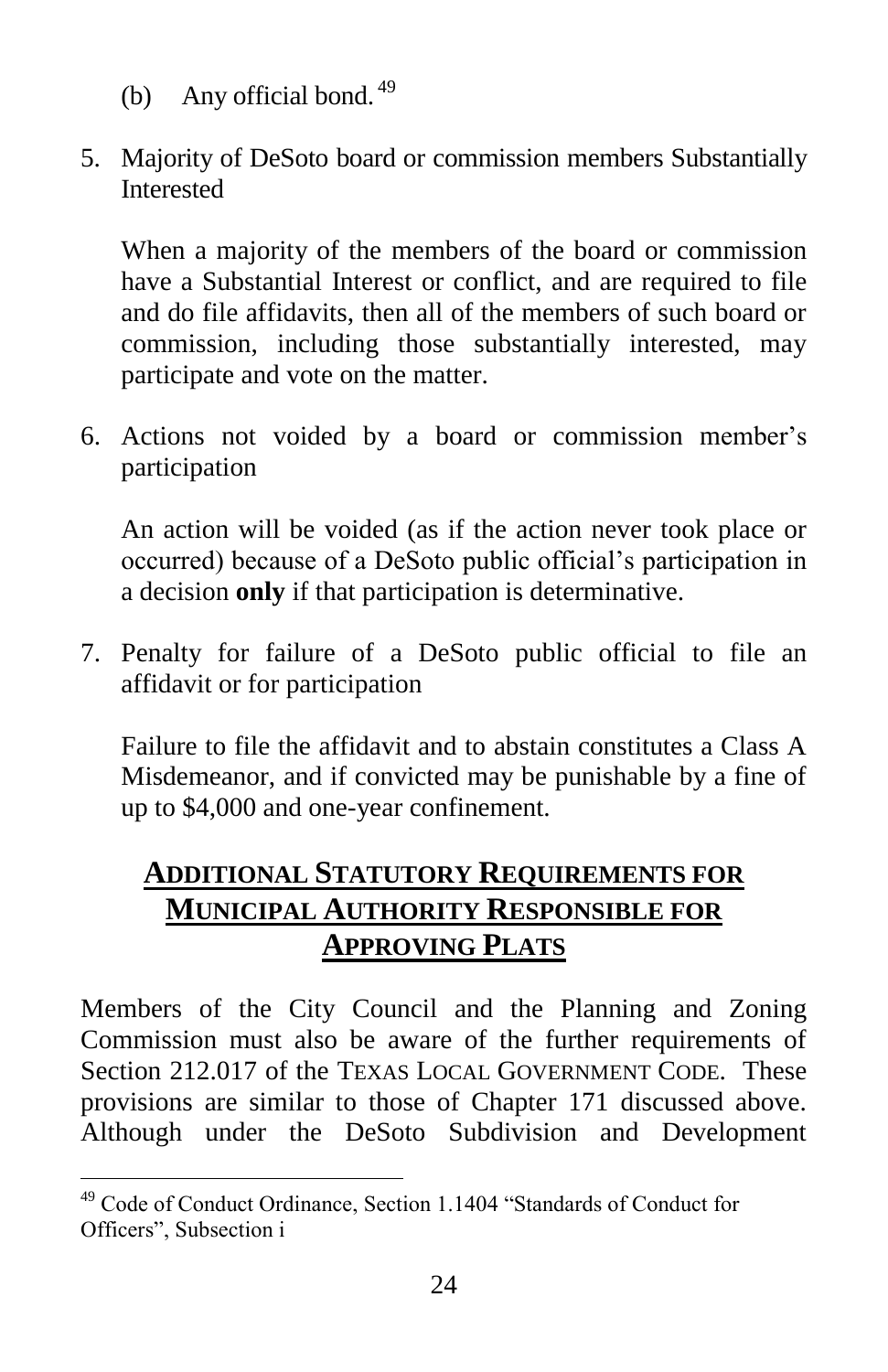Ordinance codified in Chapter 9 of the Code of Ordinances, the Planning and Zoning Commission is the final approving authority of subdivision plats. Both City Council and Planning and Zoning Commission must comply with the following standards. A member of the City Council and Planning and Zoning Commission are held to have a Substantial Interest in a subdivided tract if such person:

- (1) Has an equitable or legal ownership interest with a fair market value of \$2,500 or more<sup>50</sup>; or
- (2) Acts as developer of the tract; or
- (3) Owns ten percent (10%) or more of the voting stock or shares or ten percent (10%) or more or \$5,000 or more of a business entity which
	- (a) Has equitable or legal interest with a fair market value of \$2,500 or more<sup>51</sup>; or
	- (b) Acts as developer; or
- (4) Receives funds equal to ten percent (10%) or more of annual gross income from a business entity meeting (3), above<sup>52</sup>; or
- (5) Is related in the first degree by consanguinity or affinity to someone who has Substantial Interest.<sup>53</sup>

 $\overline{a}$ <sup>50</sup> Code of Conduct Ordinance, Section 1.1403 "Definitions", "Substantial Interest", Subsection 2

<sup>51</sup> Code of Conduct Ordinance, Section 1.1403 "Definitions", "Substantial Interest", Subsection 2

<sup>52</sup> Code of Conduct Ordinance, Section 1.1403 "Definitions", "Substantial Interest", Subsection 1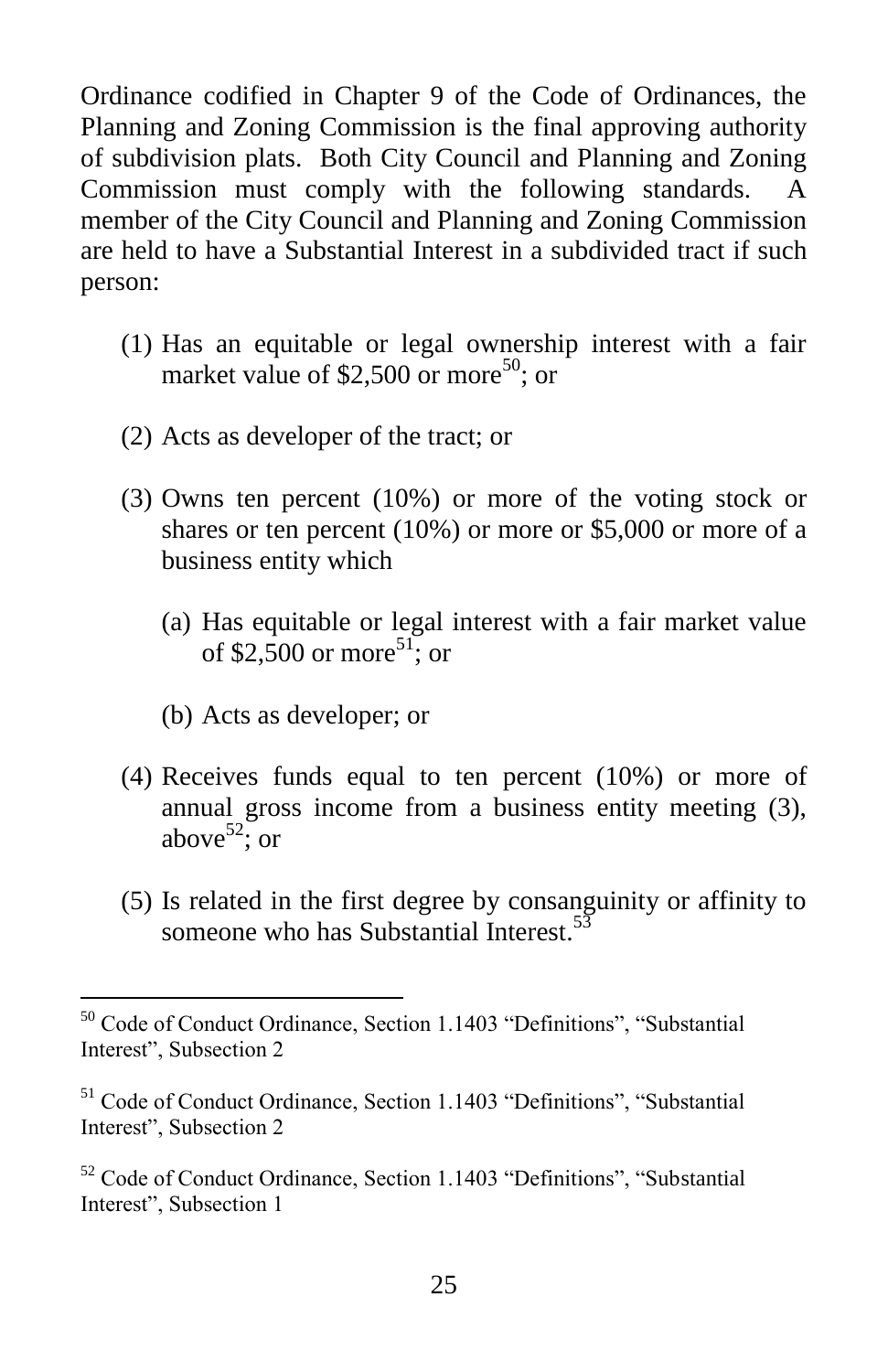Members of the City Council and the Planning and Zoning Commission are required to (1) file an affidavit disclosing their Substantial Interest with the record-keeper clerk; and (2) abstain from participating in the discussion or vote. Failure to do so is a Class A Misdemeanor punishable by a maximum fine of \$4,000 and/or up to one year in prison.

## **NEPOTISM**

The City Charter, the Code of Conduct and State Law contain nepotism provisions (the employment or appointment of relatives of public officials).

State Law provides that DeSoto public officials may not appoint, confirm the appointment of, or vote for appointment or confirmation of appointment of an individual to a position which will be directly or indirectly compensated from public funds if that individual is related to the public official within the third degree by consanguinity or second degree by affinity. State Law applies only to paid or compensated positions. State Law provides a continuous employment exception for a relative who was previously and continuously employed for a period of 30 days if the DeSoto public official is appointed or for a period of 6 months if the DeSoto public official is elected.

Example: City Councilmember may not vote to confirm the appointment by the City Manager of a relative of the City Councilmember to the position of Chief of Police or Fire Chief.

City Charter Article XII, Section 3 contains a similar provision. The City Charter provides that a person related within the second degree by affinity or third degree of consanguinity to the Mayor or

Code of Conduct Ordinance, Section 1.1403 "Definitions", "Substantial Interest", Subsection 3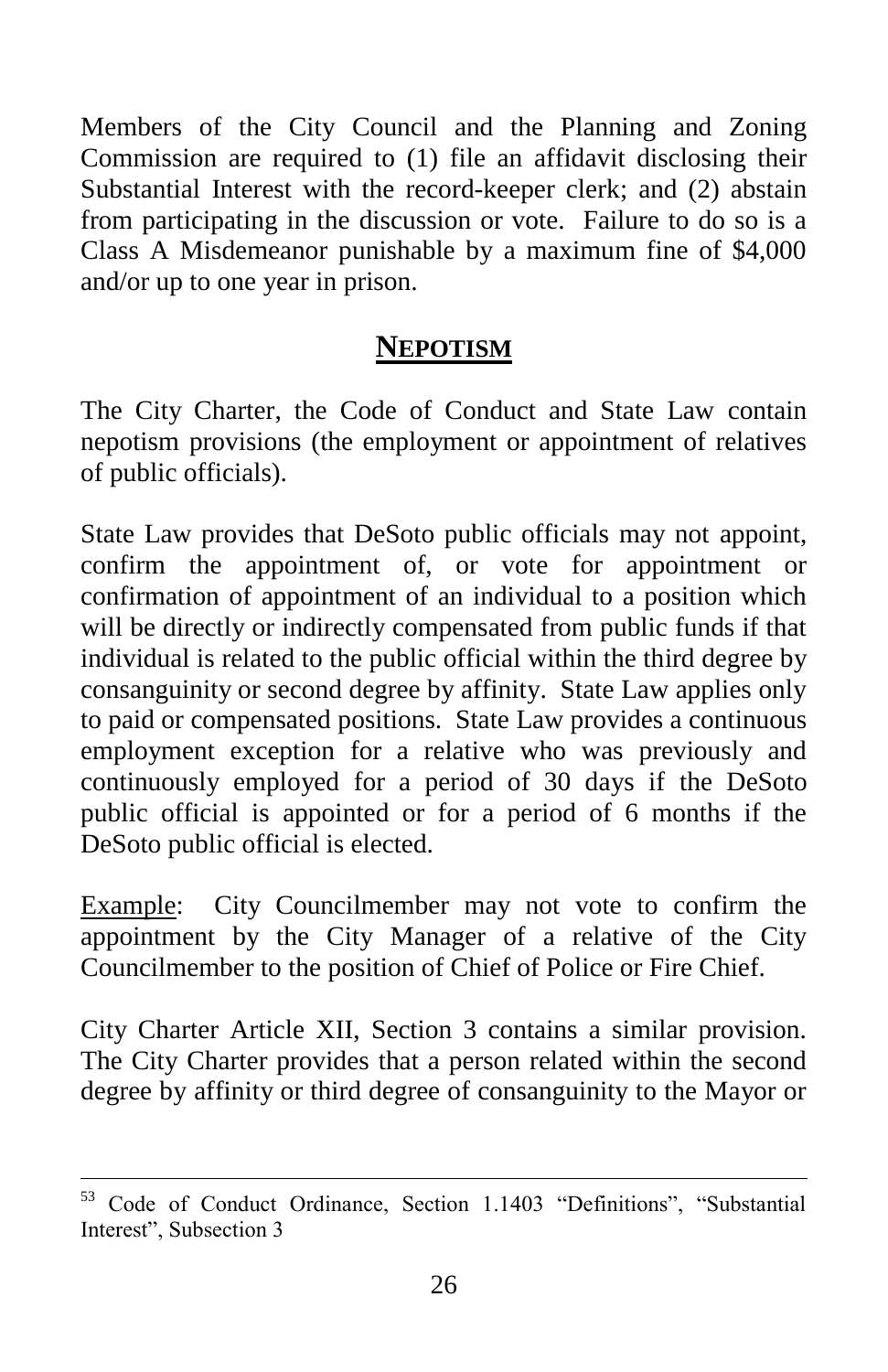City Councilmember may not be appointed to any paid office, position, or clerkship of the City.<sup>54</sup>

Example: The spouse or child of the Mayor or City Councilmember may not be employed by the City unless such relative was employed for 6 months prior to the election of the Mayor or affected Councilmember.

## **MISUSE OF OFFICIAL INFORMATION**

DeSoto public officials may have access to confidential information that is not available to the public or that has not been made public.<sup>55</sup> Members of the City Council, Planning & Zoning Commission, boards of directors of City corporations, and other boards and commissions routinely have access to confidential official information, which would be valuable to land spectators and investors. DeSoto public officials should not use such information to assist another person or entity to acquire any property or enterprise or aid another to speculate on the basis of such information. It is a crime for a DeSoto public official to profit, or help someone else profit, from inside information acquired by the DeSoto public official by virtue of the official position on a board or commission.

## **INCOMPATIBILITY**

Often times citizens may serve on boards and commissions at different levels of government or have employment positions which overlaps or conflicts with their duties as a member of a DeSoto board or commission. The Doctrine of Incompatibility<sup>56</sup>

<sup>54</sup> DeSoto Home Rule Charter

<sup>55</sup> Code of Conduct, Section 1.1404 "Standards of Conduct for Officers", Subsection g

<sup>56</sup> Refer to "2012 Texas Dual Office Holding Laws Made Easy", Texas Secretary of State website [https://www.oag.state.tx.us/AG\\_Publications/pdfs/](https://www.oag.state.tx.us/AG_Publications/pdfs/%20dualoffice_easy.pdf) [dualoffice\\_easy.pdf](https://www.oag.state.tx.us/AG_Publications/pdfs/%20dualoffice_easy.pdf)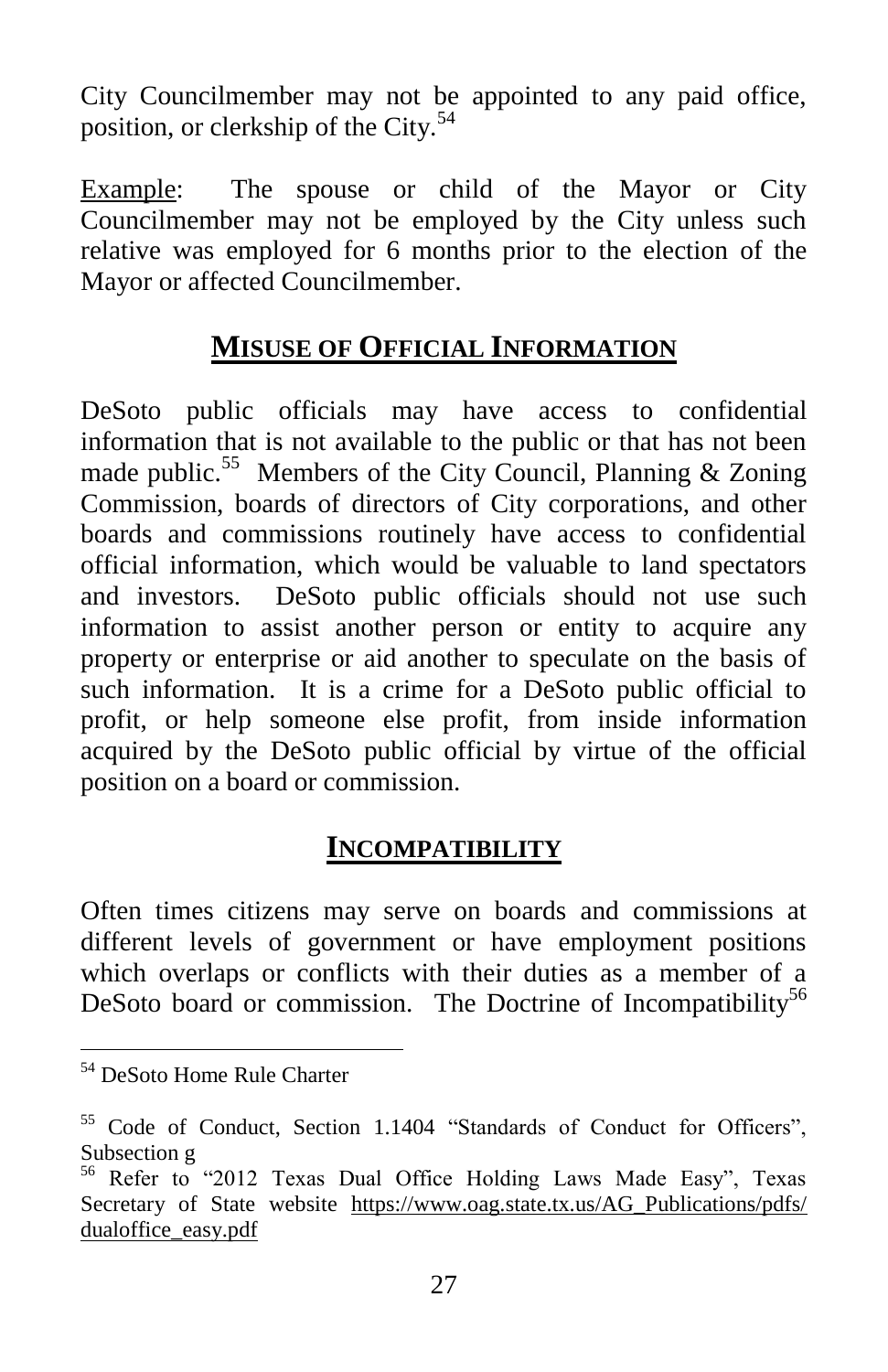prohibits an individual from serving on two boards or commissions of conflicting loyalties. An individual may not promote the interest of one office to the detriment of the interests represented by the other office. The Doctrine prohibits one individual from occupying two offices where one office might impose its policies on the other or subject it to control in some way.

Example: An individual may not simultaneously serve as the Dallas County Auditor and as a DeSoto City Councilmember.

The Doctrine of Incompatibility also applies to situations of selfappointment or self-employment. Generally, it is incompatible to be both a member of a body making the appointment and an appointee of that body.

Example: The DeSoto City Council may not appoint one of its own members as the City Manager.

## **CITY CHARTER**

## WHO IS SUBJECT TO THE CHARTER

The City Charter was adopted by popular vote of the citizens of DeSoto. It is the constitution and framework for the DeSoto City government. The City Charter prohibits certain conduct by DeSoto public officials that is not covered by State Law. The City Charter prohibitions apply to officers and employees of the City.

The City Charter can be accessed via the City website  $(www.desototexas.gov)^{57}$  $(www.desototexas.gov)^{57}$  or by submission of a request to the City Secretary's Office.<sup>58</sup>

 $\overline{a}$ <sup>57</sup> DeSoto Home Rule Charter, City of DeSoto website <http://www.ci.desoto.tx.us/documentcenter/view/5560>

<sup>&</sup>lt;sup>58</sup> City of DeSoto, City Secretary's Office, Office Phone 972.230.9646 or City of DeSoto website<http://www.ci.desoto.tx.us/index.aspx?nid=40>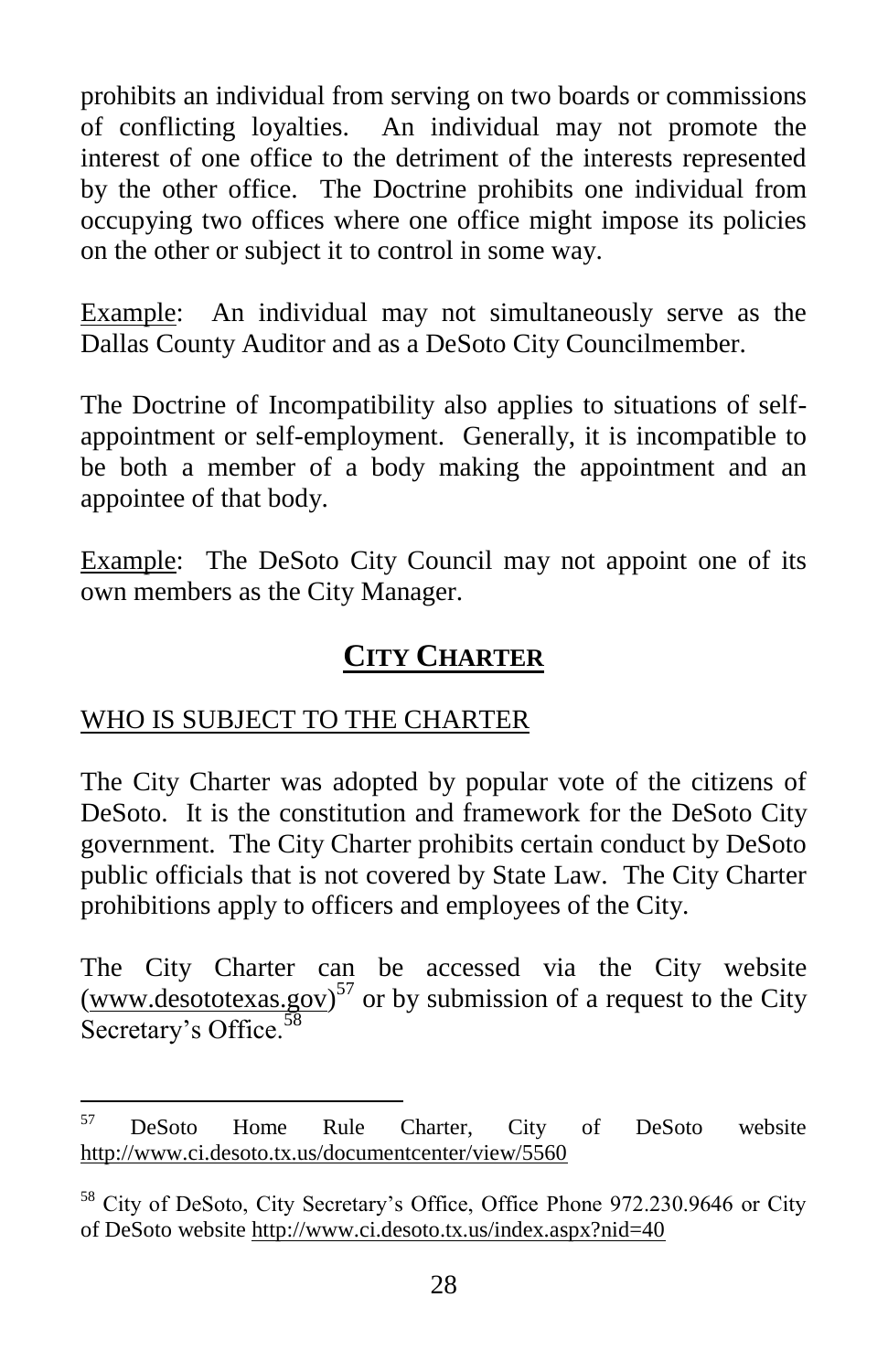## **OPEN GOVERNMENT**

Open government is inherent in a democracy. In Texas, citizens have the right to observe their government in action. Every regular, special, or called meeting of boards and commissions that have *rule making authority* or *quasi-judicial authority* must be open to the public and are subject to the Open Meetings Act. Citizens also have the right of access to including the right to examine and copy information and records collected, maintained and prepared by the City including the boards and commission. It is essential that persons appointed to DeSoto boards and commissions of the City are aware of citizens' rights to access to open government and public information.

## **OPEN MEETINGS ACT**

The Open Meetings Act codified at Chapter 551 of the Texas Government  $Code<sup>59</sup>$  is designed to provide citizen access to meetings of the City Council and boards and commissions, except in certain limited instances. Every regular, special or called meeting of the City Council and certain DeSoto boards and commissions is open to the public unless a closed meeting is authorized by the Act. For authorized closed meetings please consult the City Secretary or City Attorney.

The Open Meetings Act applies to the DeSoto City Council, as well as any DeSoto board or commission that has rule making or quasi-judicial power.

All regular, special or called meetings of the City Council and the DeSoto boards and commissions must be open to the public. Notice of the date, time, place and subject of each meeting must be posted 72 hours prior to the scheduled meeting. The board and

<sup>&</sup>lt;sup>59</sup> Texas Local Government Code, State website http://www.statutes.legis.state. tx.us/SOTWDocs/GV/htm/GV.551.htm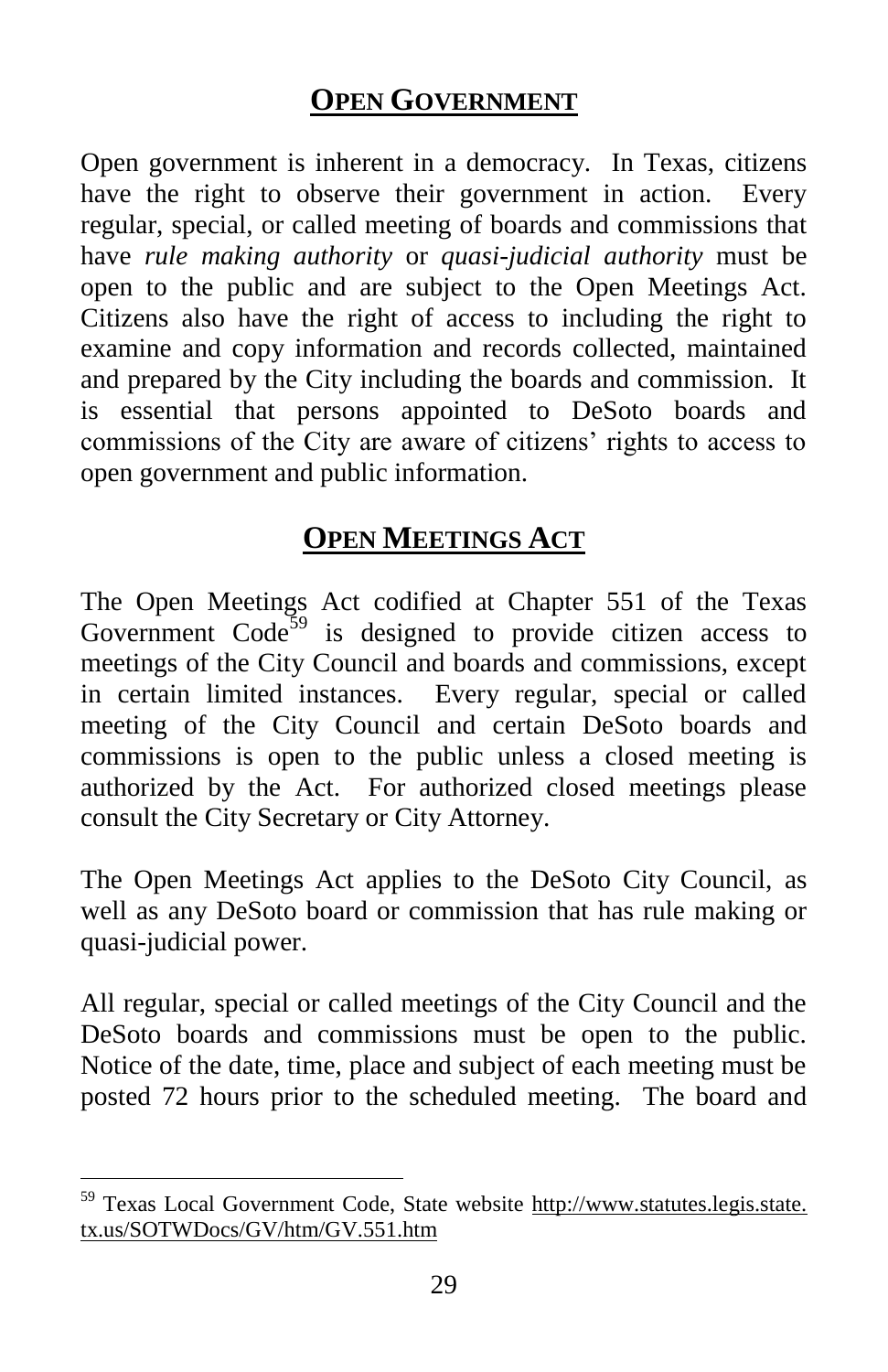commission members may only discuss or take action on the items described in the posted notice.

The Open Meetings Act applies to any discussion or verbal exchange between a quorum of the City Council or a board or commission, or between a quorum of a City Council or a board or commission and another person about public business or policy which the City Council or a board or commission controls or supervises, or during which formal action is taken.

#### SOCIAL MEETINGS

Social meetings (purely social in nature) unrelated to public business, conventions and seminars are not subject to the Open Meetings Act and the notice requirements, if no formal action is taken and any discussion of public business is incidental.

#### **COMMITTEES**

Committees consisting of members of a board or commission even though less than a quorum are subject to the Open Meetings Act when the committee meets to discuss public business. Although a committee less than a quorum may not bind the board or commission, the public is deprived of access to the decision making process if the board or commission becomes "the rubberstamp" of the committee if the meeting notice is not posted.

#### VIDEO CONFERENCE MEETINGS

Members of the City Council and DeSoto boards and commissions may participate in an open or closed meeting via video conference when a quorum of such body is present at one meeting place. There are, however, special notice, recordkeeping, and two-way communication requirements. Citizens have the right to attend the meeting at the remote location and the meeting place where a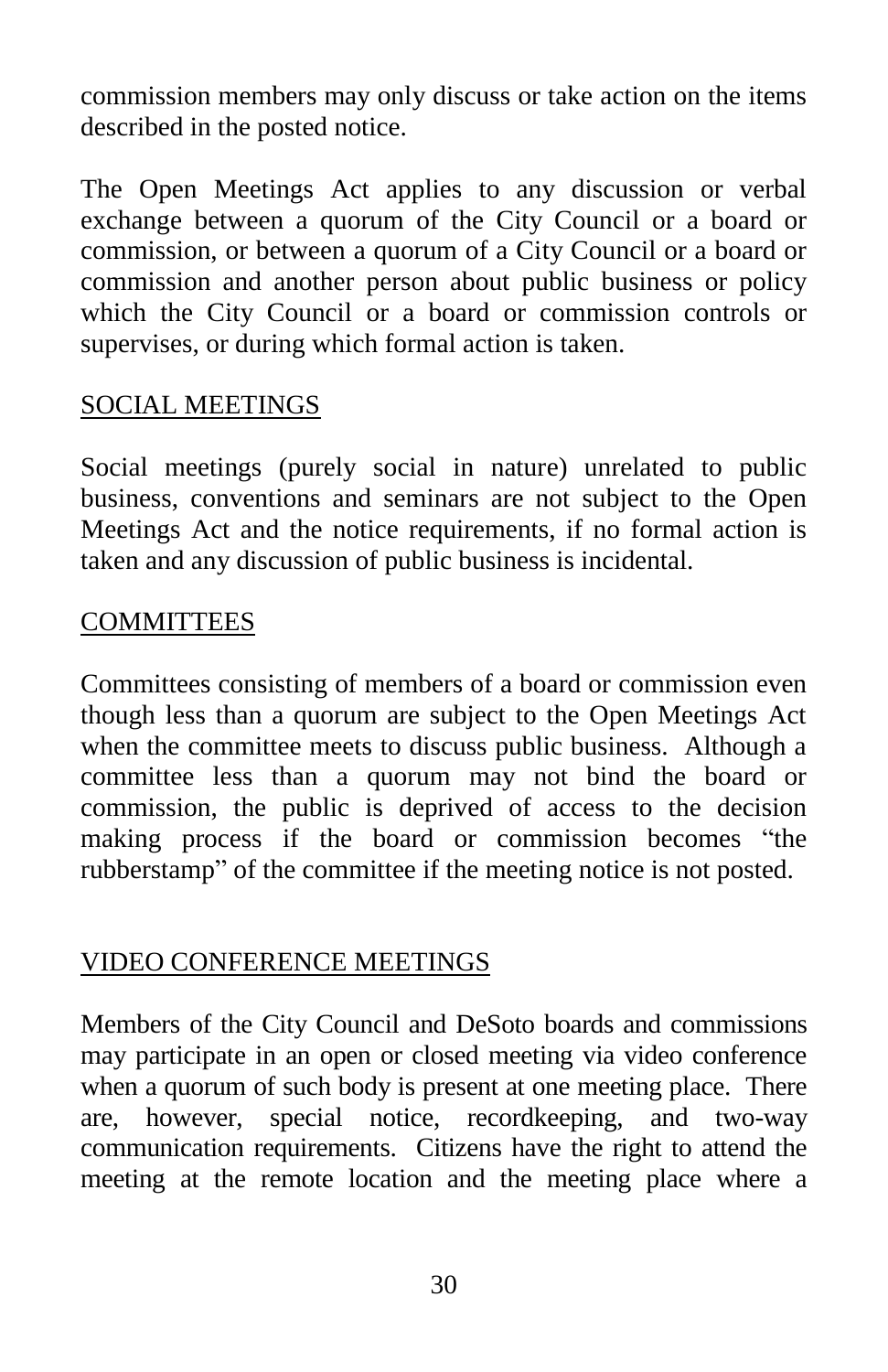quorum is present. For further information, please contact the City Secretary or City Attorney.

## EMERGENCY MEETINGS

DeSoto boards and commissions may conduct emergency meetings subject to different time and notice requirements.

- 1. It must be an emergency an imminent threat to the public health or safety or a reasonably unforeseen situation requiring immediate attention. Destruction of the City by a tornado would qualify as an emergency, while consideration of a settlement offer relating to litigation would not constitute an emergency. Failure to post notice on time or the board's or commission's prior delay in taking necessary action does not constitute an emergency.
- 2. Notice must be posted at least two (2) hours before the scheduled emergency meeting and must clearly describe the urgent public necessity or emergency.
- 3. Emergency item can be added to the agenda of a previouslyscheduled meeting by posting a supplemental notice, but nonemergency items cannot be added to an emergency meeting agenda with less than the seventy-two (72) hours' notice.
- 4. Must give notice of an emergency meeting by telephone or via electronic media to any news media that have previously requested notice of public meetings and agreeing to pay cost of providing the notice.

## ACTION/VOTING

The board or commission must make a decision or vote in a public meeting. No voting by secret written ballot.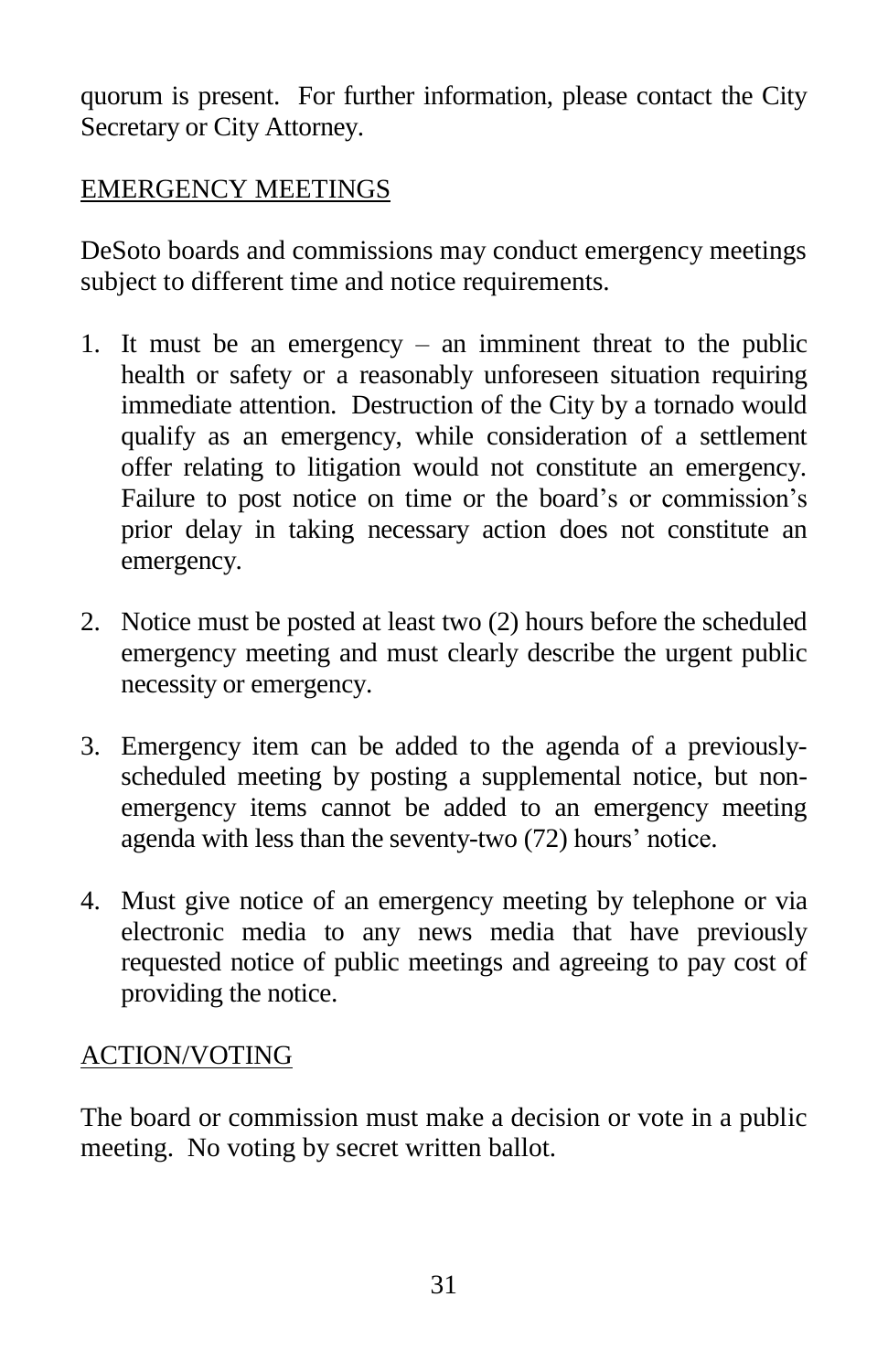#### CLOSED MEETINGS

If a closed meeting is authorized, the board or commission must first convene in an open meeting with a quorum present for which proper notice has been given.

#### PROCEDURE FOR CLOSED MEETINGS

The Chairperson must publicly announce that a closed meeting will be held and identify the section or sections of the Open Meetings Act under which the closed meeting is to be conducted. The board or commission must keep either a certified agenda or make a tape recording of the closed meeting, except for private consultation with its attorney. The certified agenda is a written statement of the subject matter of the closed meeting, any action taken, and the date and time of the beginning and at the end of the meeting. A decision or vote on a matter discussed in a closed meeting must be made in an open meeting.

## VIOLATION OF OPEN MEETINGS ACT

 $\overline{a}$ 

Any action taken by a board or commission in violation of the Open Meetings Act may be set aside by the Court.

Any board or commission member, who knowingly $^{60}$  conspires to circumvent the Open Meetings Act by meeting in numbers less than a quorum for the purpose of secret deliberations, commits a misdemeanor punishable by a fine of not less than \$100 or more than \$500, and/or confinement for not less than one month or more than six months.

<sup>60</sup> *Knowingly* means a person acts knowingly, or with knowledge, with respect to the nature of the person's conduct or to circumstances surrounding the conduct when the person is aware of the nature of the contact or that the circumstances exist. A person acts knowingly, or with knowledge, with respect to a result of the person's conduct whether the person is aware that the conduct is reasonably certain to cause the result.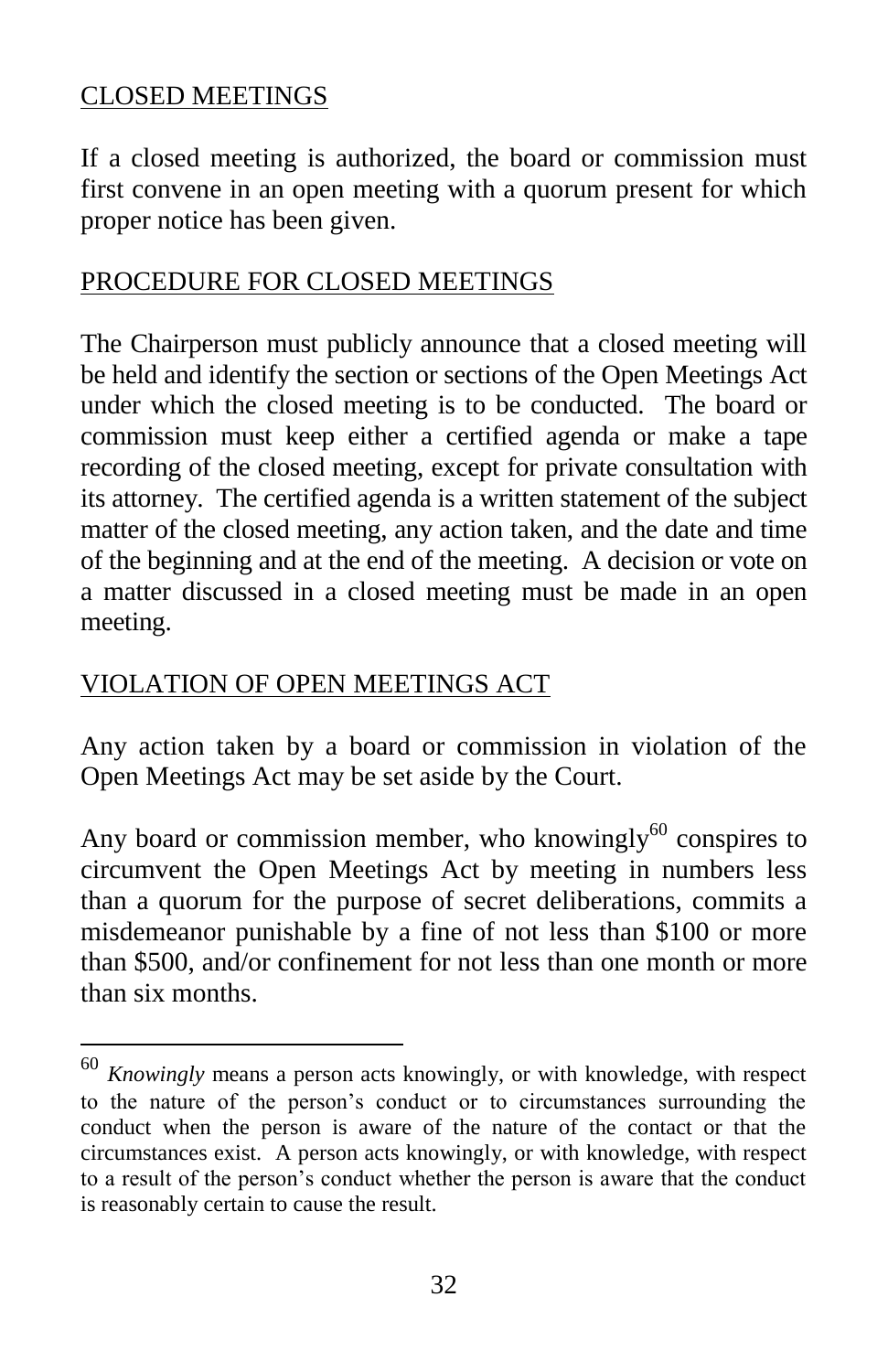A member of a board or commission who knowingly calls or aids in calling an unauthorized closed meeting commits a misdemeanor offense punishable by a fine of not less than \$100 nor more than \$500 and/or confinement for not less than one month or more than six months.

A member of a board or commission commits a Class C Misdemeanor if the member participates in a closed meeting of the board or commission knowing that a certified agenda of the closed meeting is not being kept or that a tape recording of the closed meeting is not being made.

A member of a board or commission or any individual who without lawful authority knowingly provides to a member of the public the certified agenda or tape recording of a meeting that was lawfully closed to the public under the Open Meetings Act commits a Class C Misdemeanor and is liable to the person who was injured or damaged by the disclosure for damages, lost wages, defamation, mental or emotional distress, reasonable attorneys' fees and court costs.

Although a board or commission member may not give the public the certified agenda or the tape recording of a closed meeting, a member may make public statements about the subject matter of the closed meeting. Board and commission members should avoid making public statements about the subject matter of a closed meeting so as not to injure or damage any person affected. Further, each member of the board or commission should respect the privilege afforded to the board or commission to conduct a closed meeting. If members of the board or commission do not intend to keep the matter confidential, then the board or commission should not conduct a closed meeting.

#### CITIZEN RIGHT TO SPEAK AT OPEN MEETINGS

The citizens have a right to see its government and public officials in action. This means the right to prior notice of meetings, right to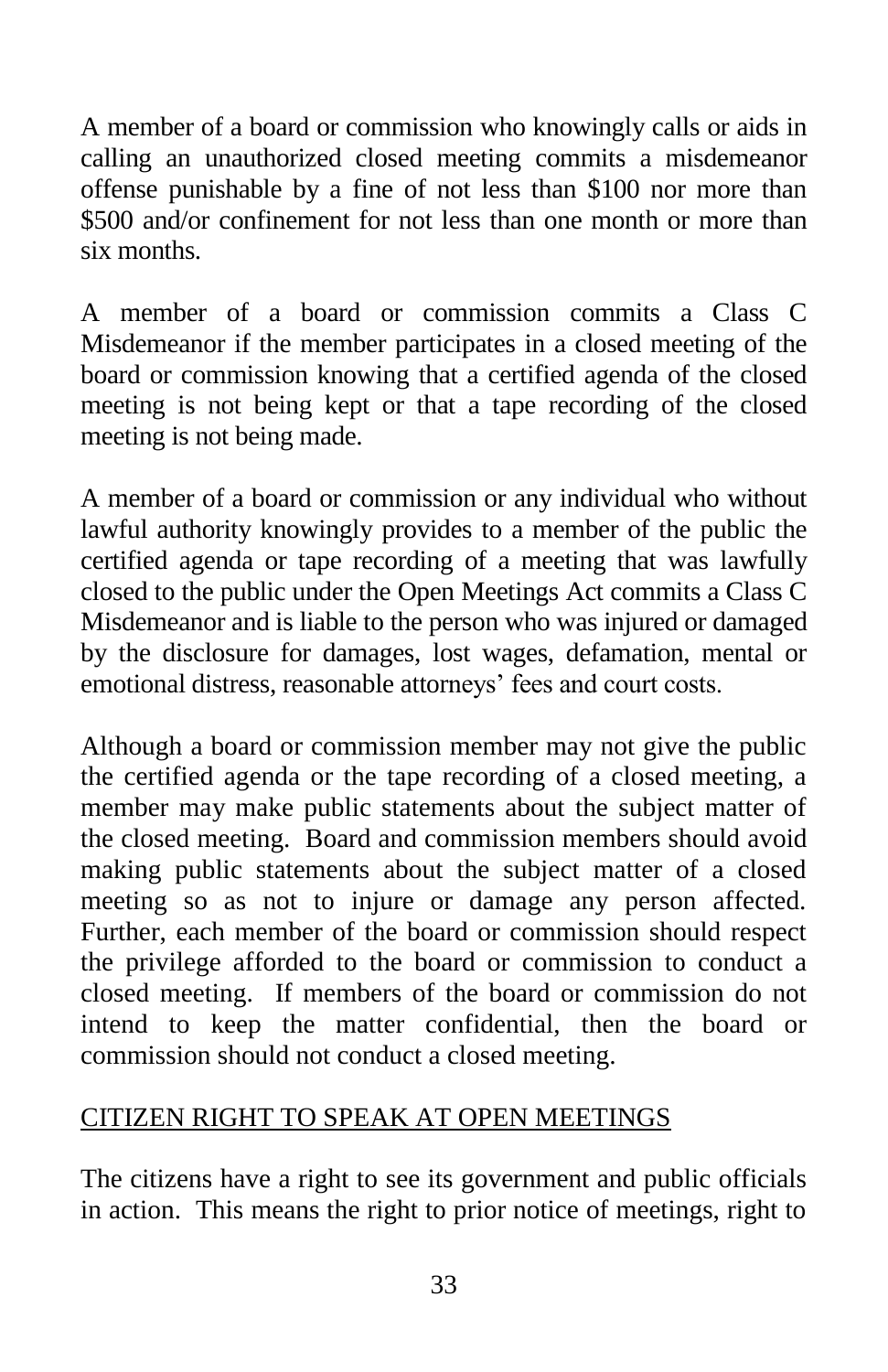attend, and the right to record or videotape the meeting. The public does not have the right to speak at or to control public meetings. If a board or commission allows the public to speak, it must do so in a nondiscriminatory manner. A citizen may have a right to speak on a particular item if a statute explicitly provides such a right. For example, citizens may speak at public hearings on requested zoning changes.

## **PUBLIC INFORMATION ACT**

Texas has adopted a Public Information Act to secure public access to the records and information held by state and local government. It is similar to the Federal Freedom of Information Act. The Public Information Act applies to information that is collected, assembled, or maintained under a law or ordinance or in connection with the transaction of official City business. It includes information that the City owns or has a right of access. The general forms in which public information exists may include a book, paper, letter, document, printout, photograph, film, tape, microfiche, microfilm, Photostat, sound recording, map, drawing, voice, data, video held in computer memory and includes e-mail or other electronic communication. Even a draft is public information if it is collected, assembled, or maintained by or for the City under a law or ordinance or in connection with the transaction of official City business.

## REQUEST FOR ACCESS

A citizen may request copies of information or to inspect information on-site. $61$  The City may not inquire into the requestor's motives but may require the request to be in writing. Public information must be made available to the public during normal business hours within ten (10) business days after the request is made. If the City is unable to provide the information

 $\overline{a}$ <sup>61</sup> Refer to the Texas Local Government Code, Section 552 "Public Information"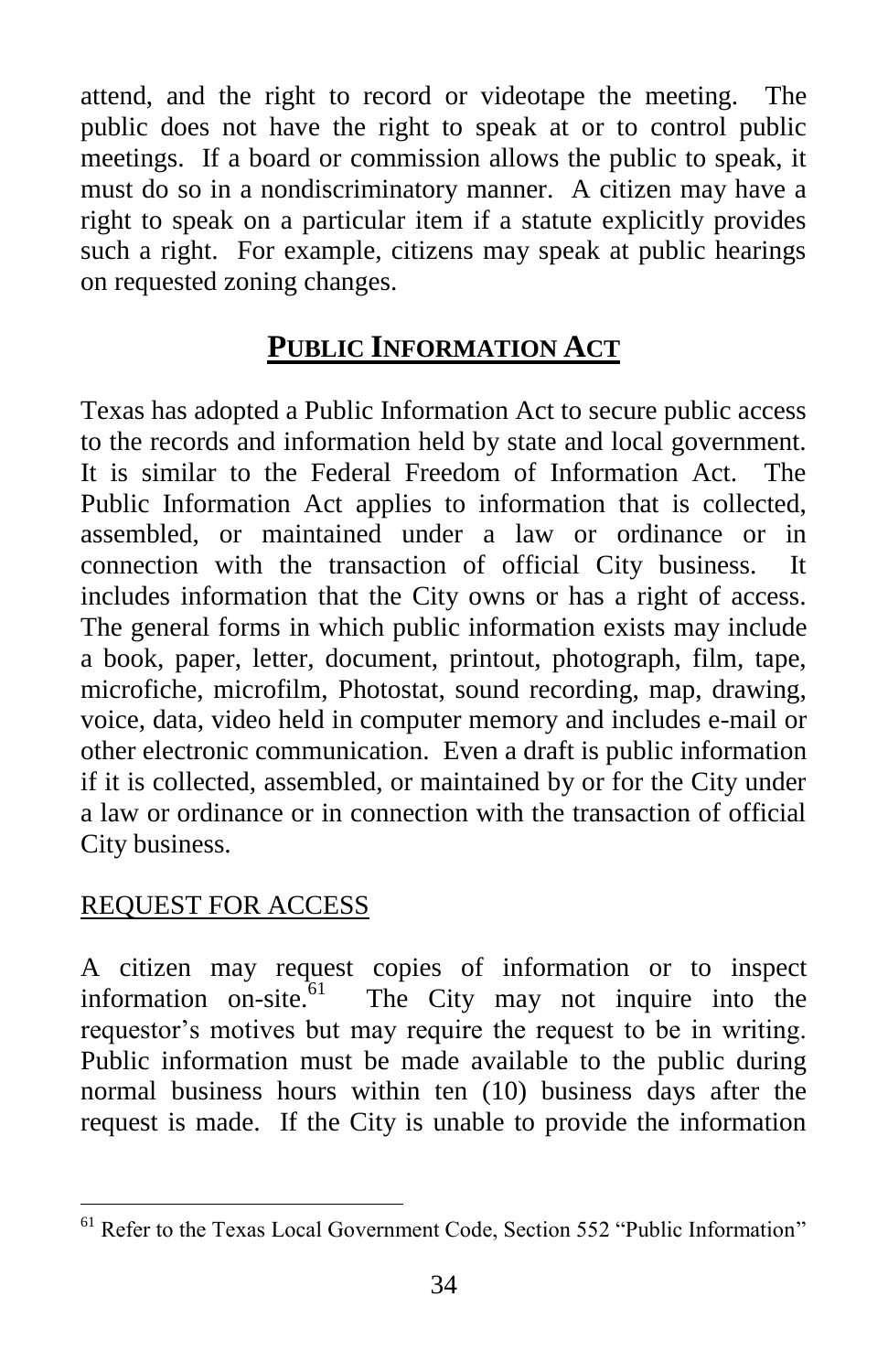within ten (10) days, it must notify the requestor and establish a reasonable date for production.

Some information is protected by statute or other law and may not be disclosed to the public. Other information may be withheld from disclosure but the City must within ten days request an opinion from the Texas Attorney General as to whether the requested information should be disclosed. The City must also submit comments and responsive materials within fifteen (15) days to the Attorney General and notify the requestor that an Attorney General opinion has been requested. The information is not released to the requestor until the Texas Attorney General issues a written opinion requiring the disclosure of the requested information.

Some common types of information that may be withheld are

- 1. The identity of a person (confidential informant) who reports an ordinance or other criminal violation;
- 2. Information relating to litigation in which the City is, or may be, a party, or to which a DeSoto public official or employee of the City is or may be a party;
- 3. Trade secrets and certain commercial or financial information; and/or
- 4. Information relating to economic development negotiations between the City and business prospects.

## **CONCLUSION**

Public service on a DeSoto board and commission is an honor. Your voluntary service directly contributes to the quality of life in DeSoto. Although this public service is not paid or compensated the contributions and benefits to the DeSoto community and its citizens are invaluable. Citizens fortunate enough to serve on